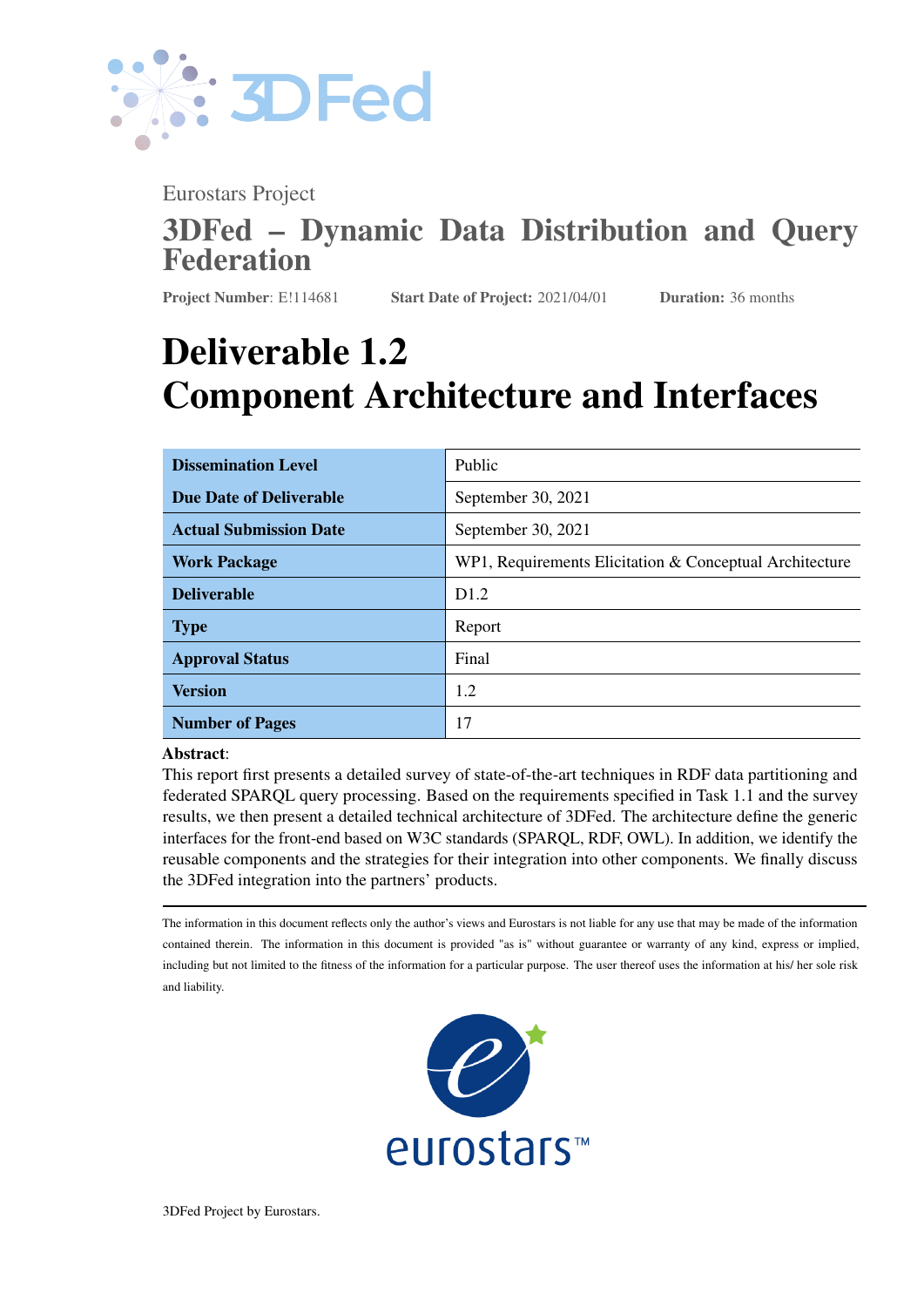

# History

| <b>Version</b> | <b>Date</b> | <b>Reason</b>                                                                                    | <b>Revised by</b>      |
|----------------|-------------|--------------------------------------------------------------------------------------------------|------------------------|
| 0.1            | 12/09/2021  | Initial Template & Deliverable<br>Structure                                                      | Muhammad Saleem        |
| 0.2            | 16/09/2021  | Architecture and State of the Art                                                                | Muhammad Saleem        |
| 0.3            | 20/09/2021  | Reusable Components and Compo-<br>nents Integration                                              | Milos Jovanovik        |
| 0.4            | 24/09/2021  | UPB Reusable Components and<br>Components Integration                                            | <b>Muhammad Saleem</b> |
| 0.5            | 29/09/2021  | <b>Reusable Components</b>                                                                       | Mirko Spasić           |
| 0.6            | 30/09/2021  | Reusable Components, Compo-<br>nents Integration and Product In-<br>tegration related to elevait | Martin Voigté          |
| 1.0            | 30/09/2021  | Finalizing                                                                                       | Muhammad Saleem        |

. . . . . . . . . . . . . . . . . . . . . . . . . . . . . . . . . . . . . . . . . . . . . . . . . . . . . . . . . . . . . . . . . . . . . . . . . . . . . . . . . . . . . . . . . . . . . . . . . . . .

# Author List

| Organization             | <b>Name</b>     | <b>Contact Information</b>       |
|--------------------------|-----------------|----------------------------------|
| University of Paderborn  | Muhammad Saleem | saleem@informatik.uni-leipzig.de |
| <b>OpenLink Software</b> | Milos Jovanovik | mjovanovik@openlinksw.com        |
| <b>OpenLink Software</b> | Mirko Spasić    | mspasic@openlinksw.com           |
| elevait GmbH & Co. KG    | Martin Voigt    | martin.voigt@elevait.de          |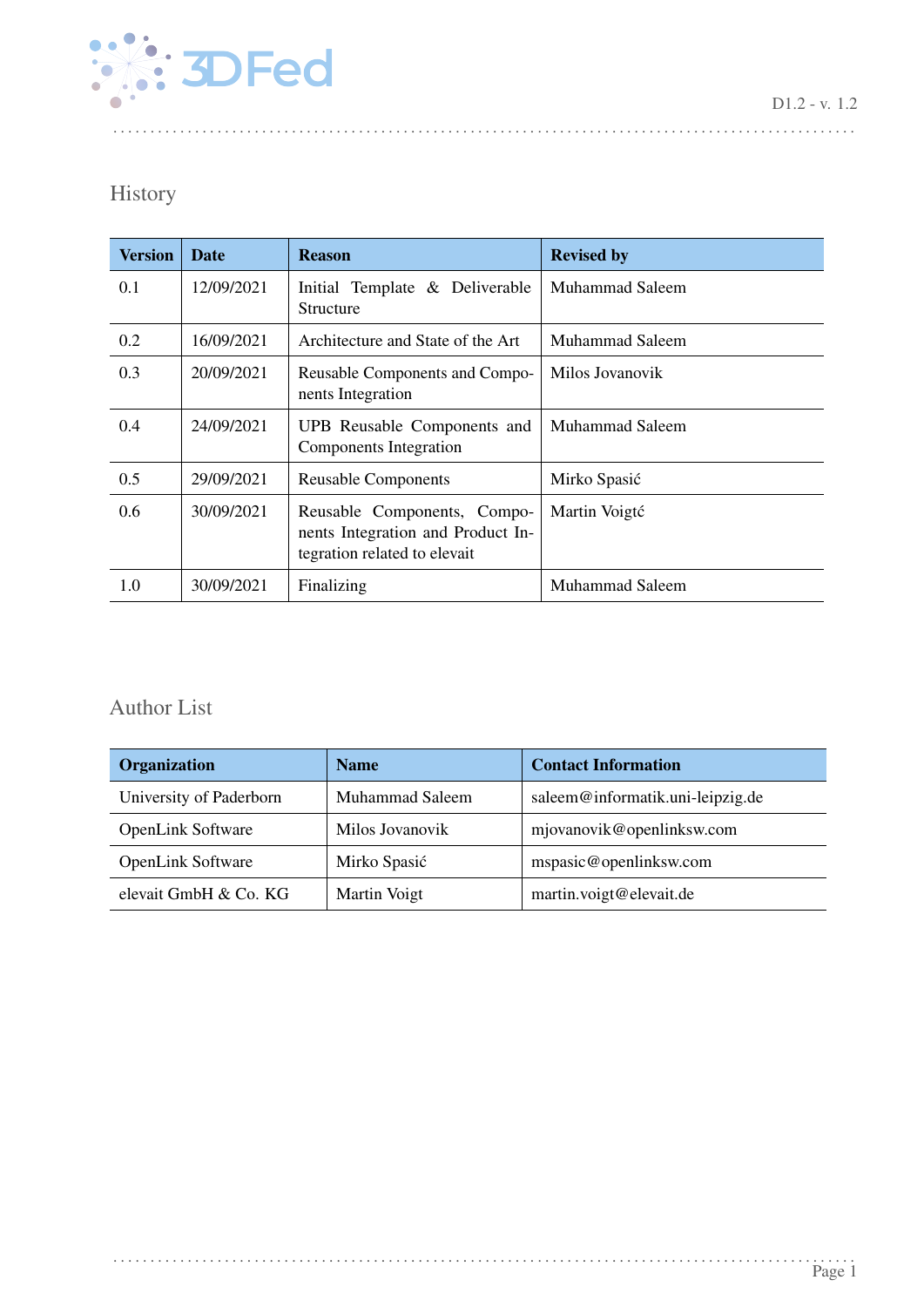

D1.2 - v. 1.2

# **Contents**

| 1 |                   | <b>State Of The Art</b>       | 3              |  |  |  |  |
|---|-------------------|-------------------------------|----------------|--|--|--|--|
|   | 1.1               |                               | 3              |  |  |  |  |
|   |                   |                               | 3              |  |  |  |  |
|   |                   |                               | $\overline{4}$ |  |  |  |  |
|   |                   |                               | 5              |  |  |  |  |
|   |                   |                               | 5              |  |  |  |  |
|   |                   |                               | 5              |  |  |  |  |
|   |                   |                               | 6              |  |  |  |  |
|   | 1.2               |                               | 6              |  |  |  |  |
|   | 1.3               |                               | 10             |  |  |  |  |
| 2 |                   | <b>3DFed Architecture</b>     | 10             |  |  |  |  |
|   | 2.1               |                               | 11             |  |  |  |  |
|   | 2.2               |                               | 11             |  |  |  |  |
|   | 2.3               |                               | 12             |  |  |  |  |
|   | 2.4               |                               | 12             |  |  |  |  |
| 3 |                   | <b>Reusable Components</b>    | 12             |  |  |  |  |
|   | 3.1               |                               | 12             |  |  |  |  |
|   | 3.2               |                               | 13             |  |  |  |  |
|   | 3.3               |                               | 13             |  |  |  |  |
| 4 |                   | <b>Components Integration</b> | 13             |  |  |  |  |
|   | 4.1               |                               | 13             |  |  |  |  |
|   | 4.2               |                               | 14             |  |  |  |  |
| 5 |                   | Conclusion                    | 14             |  |  |  |  |
|   | <b>References</b> |                               |                |  |  |  |  |

. . . . . . . . . . . . . . . . . . . . . . . . . . . . . . . . . . . . . . . . . . . . . . . . . . . . . . . . . . . . . . . . . . . . . . . . . . . . . . . . . . . . . . . . . . . . . . . . . . . .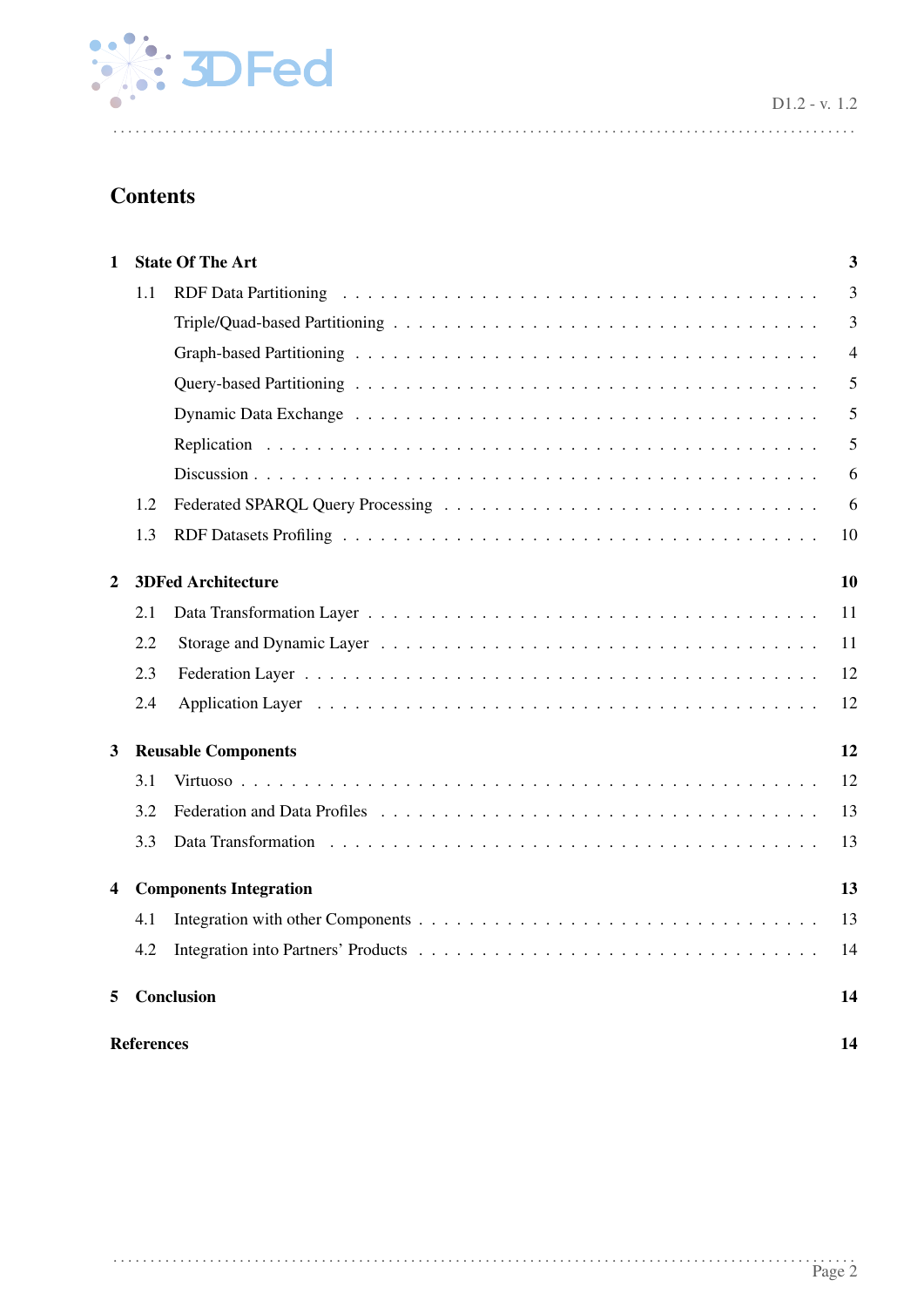D1.2 - v. 1.2

. . . . . . . . . . . . . . . . . . . . . . . . . . . . . . . . . . . . . . . . . . . . . . . . . . . . . . . . . . . . . . . . . . . . . . . . . . . . . . . . . . . . . . . . . . . . . . . . . . . .



## <span id="page-3-0"></span>1 State Of The Art

State of the art pertaining to 3DFed project can be divided into three main categories namely RDF data partitioning, federated SPARQL query processing, and RDF datasets profiling.

## <span id="page-3-1"></span>1.1 RDF Data Partitioning

In distributed RDF stores and SPARQL engines, the data are partitioned over a cluster of machines in order to enable horizontal scale, where additional machines can be allocated to the cluster to handle larger volumes of data. However, horizontal scaling comes at the cost of network communication costs. Thus a key optimization is to choose a partitioning scheme that reduces communication costs by enforcing various forms of locality, principally allowing certain types of (intermediate) joins to be processed on each individual machine [\[3\]](#page-14-2). Formally, given an RDF graph G and n machines, an n-partition of G is a tuple of subgraphs  $(G_1, \ldots, G_n)$  such that  $G = \bigcup_{i=1}^{n} G_i$  $G = \bigcup_{i=1}^{n} G_i$  $G = \bigcup_{i=1}^{n} G_i$ , with the idea that each subgraph  $G_i$  will be stored on machine i.<sup>1</sup> We now discuss different  $i=1$ <br>high-level alternatives for partitioning.

## <span id="page-3-2"></span>Triple/Quad-based Partitioning

A first option is to partition based on individual triples or quads without considering the rest of the graph. For simplicity we will speak about triples as the discussion generalizes straightforwardly to quads. The simplest option is to use *round robin* or *random partitioning*, which effectively places triples on an arbitrary machine. This ensures even load balancing, but does not support any locality of processing, and does not allow for finding the particular machine storing triples that match a given pattern.

An alternative is to partition according to a deterministic function over a given key; for example, a partition key of S considers only the subject, while a partition key of PO considers both the predicate and object. Later given a triple pattern that covers the partition key (e.g., with a constant subject if the key is S), we can find the machine(s) storing all triples that match that pattern. We show some examples using different functions and partition keys in Figure [1](#page-4-1) considering four machines. *Range-based partitioning* assigns a range over the partition key to each function, where the example of Figure [1](#page-4-1) splits S into [a:1,a:3], [a:4,a:6], [b:1,b:3], [c:1,d:1]. This approach allows for range-based queries to be pushed to one machine, but requires maintaining a mapping of ranges to machines, and can be complicated to keep balanced. An alternative is *hash-based partitioning* where we compute the hash of the partition key modulo the number of machines, where the second example of Figure [1](#page-4-1) splits P by hash. This does not require storing any mapping, and techniques such as consistent hashing can be used to rebalance load when a machine enters or leaves; however, if partition keys are skewed (e.g., one predicate is very common), it may lead to an unbalanced partition. A third option is to apply a *hierarchical-based partition* based on prefixes, where the third example of Figure [1](#page-4-1) partitions O by their namespace. This may lead to increased locality of data with the same prefix [\[29\]](#page-16-0), where different levels of prefix can be chosen to enable balancing, but choosing prefixes that offer balanced partitions is non-trivial.

Any such partitioning function will send any triple with the same partition key to the same machine, which ensures that (equi-)joins on partition keys can be pushed to individual machines. Hash-based partitioning is perhaps the most popular among distributed RDF stores (e.g., YARS2 [\[23\]](#page-16-1), SHARD [\[37\]](#page-17-1), etc.). Often triples will be hashed according to multiple partition keys in order to support different index permutations, triple patterns, and indeed joins across different types of partition keys (e.g, with S and O as two partition keys, we can push

<span id="page-3-3"></span><sup>&</sup>lt;sup>1</sup>We relax the typical requirement for a set partition that  $G_i \cap G_j = \emptyset$  for all  $1 \leq i \leq j \leq n$  to allow for the possibility of replication or other forms of redundancy.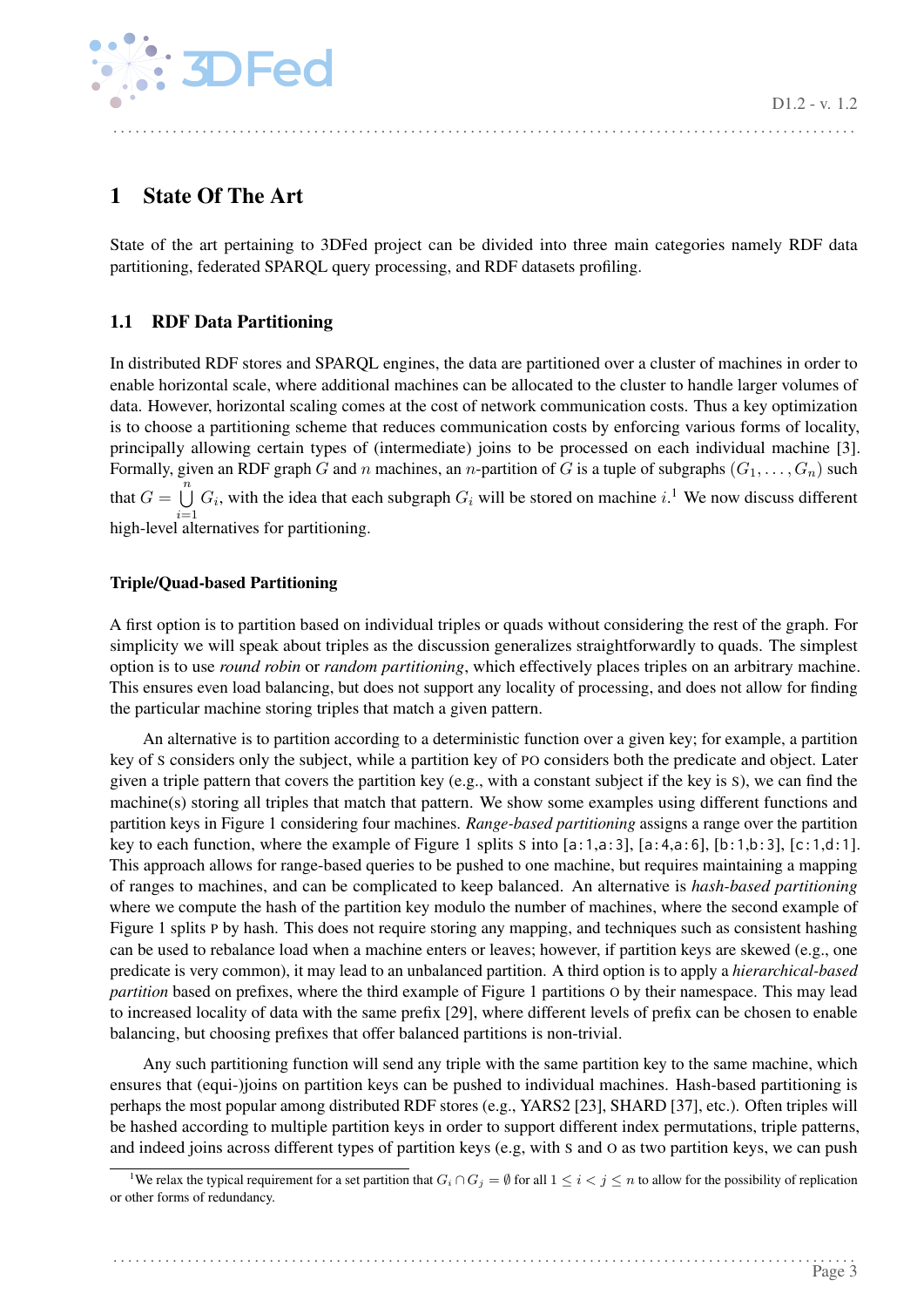

<span id="page-4-1"></span>





Partition-based (P)



Hierarchy-based (O)

Figure 1: Examples of triple-based partitioning schemes

S–S, O–O and S–O (equi-)joins to each machine). When the partition key P is chosen, the scheme is analogous to distributed vertical partitioning. Care must be taken to avoid imbalances caused by frequent terms, such as the rdf:type predicate, or frequent objects such as classes, countries, etc. Omitting partitioning on highly-skewed partition keys may be advantageous for balancing purposes [\[23\]](#page-16-1).

#### <span id="page-4-0"></span>Graph-based Partitioning

Graph-based partitioning takes into consideration the entire graph when computing a partition. A common strategy is to apply a k-way partition of the RDF graph G [\[30\]](#page-16-2). Formally, letting  $V = so(G)$  denote the nodes of G, the goal is to compute a node partition  $V_1, \ldots, V_n$  such that  $V = \bigcup_{k=1}^{k} V_k$  $i=1$  $V_n$ ,  $V_i \cap V_j = \emptyset$  for all  $1 \leq i < j \leq k$ ,  $\frac{|V|}{k}$  $\frac{|V|}{|k|} \le |V_i| \le |\frac{|V|}{|k|}$  for all  $1 \le i \le k$ , and the number of triples  $(s, p, o) \in G$  such that s and o are in different node partitions is minimised. In Figure [2,](#page-6-2) we show the optimal 4-way partitioning of the graph seen previously, where each partition has 3 nodes, there are 10 edges between partitions (shown dashed), and no other such partition leads to fewer edges  $(<10)$  between partitions. Edges between partitions may be replicated in the partitions they connect. Another alternative is to k-way partition the *line graph* of the RDF graph: an undirected graph where each triple is a node, and triples sharing a subject or object have an edge between them.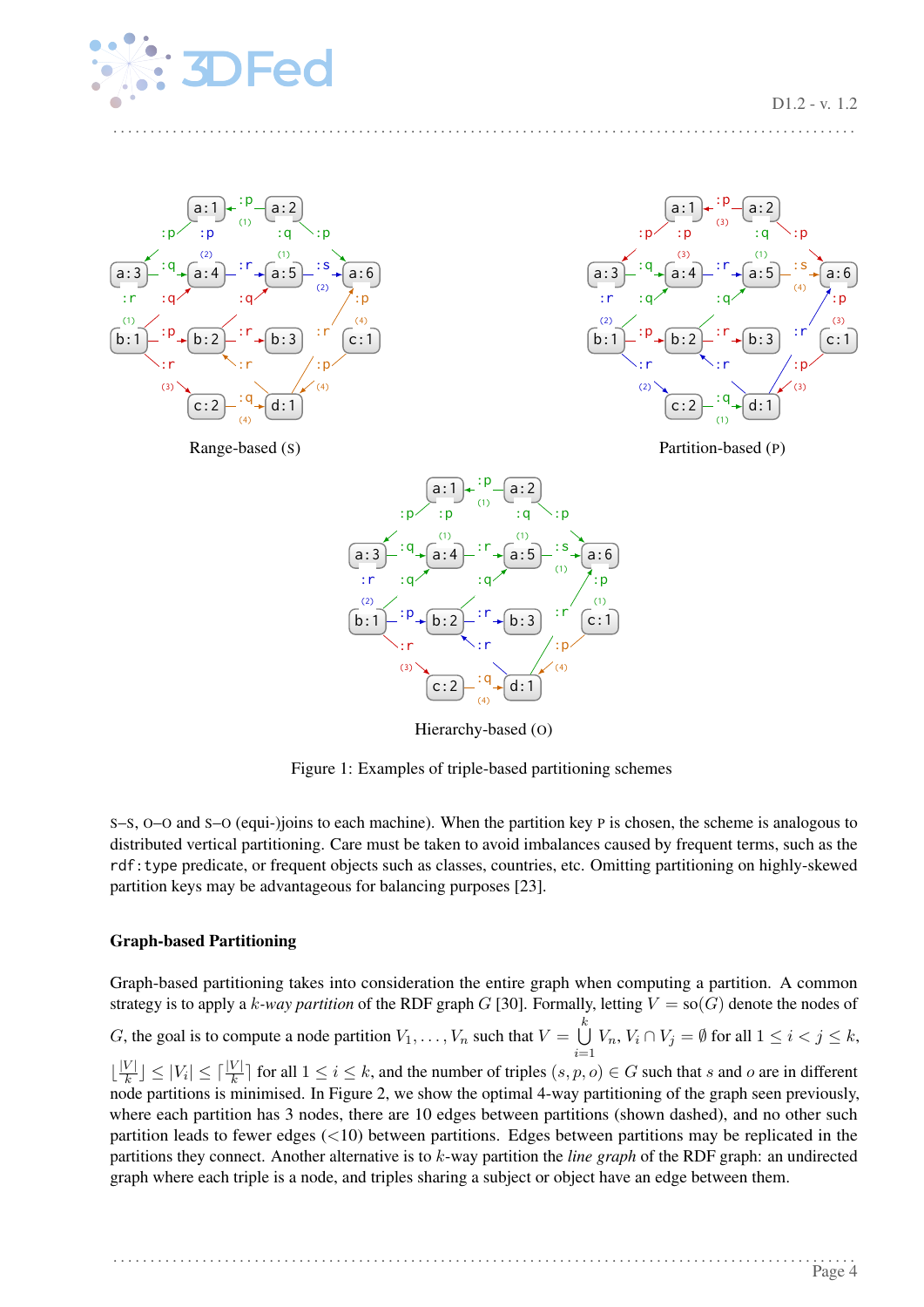

Finding an optimal k-way partition is intractable<sup>[2](#page-5-3)</sup>, where approximations are thus necessary for large-scale graphs, including *spectral methods*, which use the eigenvectors of the graph's Laplacian matrix to partition it; *recursive bisection*, which recursively partitions the graph in two; *multilevel partitioning*, which "coarsens" the graph by computes a hierarchical graph summary, then partitions the smaller graph summary (using, e.g., spectral methods), and finally "uncoarsens" by expanding back out to the original graph maintaining the partitions; etc. We refer for more details to Buluç et al. [\[9\]](#page-15-0), who argue that multilevel partitioning is "*clearly the most successful heuristic for partitioning large graphs*". Such techniques have been used by H-RDF-3x [\[27\]](#page-16-3), EAGRE [\[49\]](#page-17-2), Koral [\[28\]](#page-16-4), and more besides.

. . . . . . . . . . . . . . . . . . . . . . . . . . . . . . . . . . . . . . . . . . . . . . . . . . . . . . . . . . . . . . . . . . . . . . . . . . . . . . . . . . . . . . . . . . . . . . . . . . . .

#### <span id="page-5-0"></span>Query-based Partitioning

While the previous partitioning schemes only consider the data, other partitioning methods are (also) based on queries. Workload-based partitioning strategies have been broadly explored, where the idea is to identify common joins in query logs that can be used to partition or replicate parts of the graph in order to ensure that high-demand joins can be pushed to individual machines. Partitioning can then be *a priori*, for example, based on a query log; or *dynamic* (aka. adaptive), where the partitions change as queries are received. Such strategies are used by WARP [\[26\]](#page-16-5), Partout [\[17\]](#page-15-1), WORQ [\[33\]](#page-16-6), chameleon-DB [\[5\]](#page-15-2), AdPart [\[22\]](#page-16-7), etc.

#### <span id="page-5-1"></span>Dynamic Data Exchange

It is possible that the initial static partitioning of data is not optimized when deployed in real-world settings. This is because that the type data distribution may result in large intermediate results during query processing and consequently to unacceptably high network traffic, resource consumption, and overall query runtime. In that case, it is important to dynamically shuffle the data among data nodes or endpoints to fit according to the type of receiving workload. There is only little attention paid to this dynamic partitioning of data in RDF graphs and SPARQL querying. Bok et. al [\[7\]](#page-15-3) proposes a dynamic partitioning method of RDF graphs to support load balancing in distributed environments where data insertion and change continue to occur. The proposed method generates clusters and subclusters by considering the usage frequency of the RDF graph that are used by queries as the criteria to perform graph partitioning. It creates a cluster by grouping RDF subgraphs with higher usage frequency while creating a subcluster with lower usage frequency. Workload-adaptive streaming partitioner named WASP, that aims to achieve low-latency and high-throughput online graph queries was proposed in [\[11\]](#page-15-4). They assume that workload typically contains frequent query patterns, WASP exploits the existing workload to capture active vertices and edges which are frequently visited and traversed, respectively. This information is used to heuristically improve the quality of partitions either by avoiding the concentration of active vertices in a few partitions proportional to their visit frequencies or by reducing the probability of the cut of active edges proportional to their traversal frequencies. Other systems such as WARP [\[26\]](#page-16-5), PartOut [\[17\]](#page-15-1), Loom [\[15\]](#page-15-5), and Taper [\[16\]](#page-15-6) have limited support for workload-adaptive partitioning [\[11\]](#page-15-4).

#### <span id="page-5-2"></span>Replication

Rather than partitioning data, data can also be replicated across partitions. This may vary from replicating the full graph on each machine, such that queries can be answered in full by any machine increasing query throughput (used, e.g., by DREAM [\[21\]](#page-16-8)), to replicating partitions that are in high-demand (e.g., containing schema data, central nodes, etc.) so that more queries can be evaluated on individual machines and/or machines have equal workloads that avoid hot-spots (used, e.g., by Blazegraph [\[47\]](#page-17-3) and Virtuoso [\[14\]](#page-15-7)).

<span id="page-5-3"></span><sup>&</sup>lt;sup>2</sup>Given a graph, deciding if there is a k-way partition with fewer than n edges between partitions is NP-complete.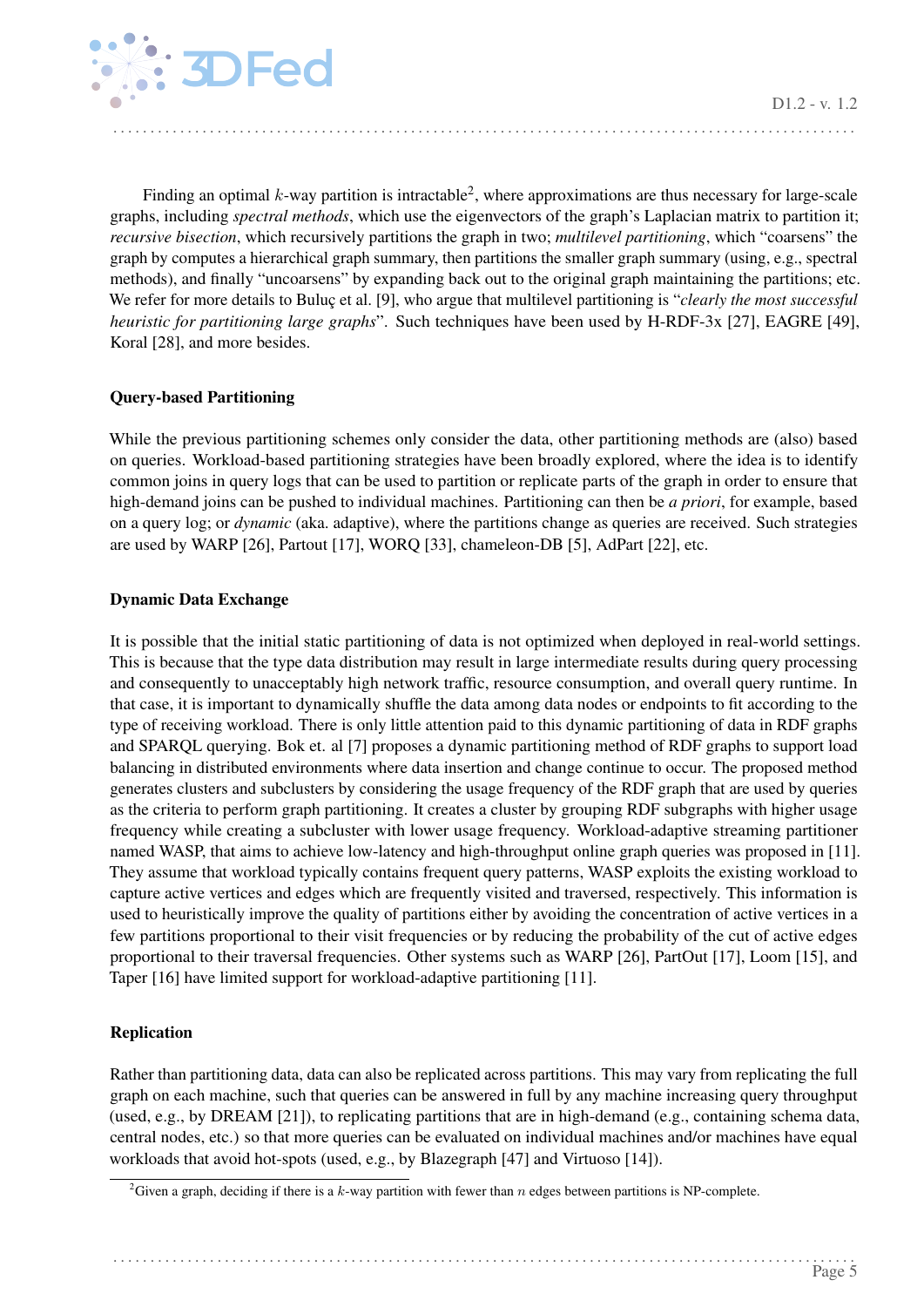<span id="page-6-2"></span>

Figure 2: Example of optimal k-way partitioning  $(k = 4)$ 

#### <span id="page-6-0"></span>Discussion

Triple/quad-based partitioning is the simplest to compute and maintain, requiring only the data present in an individual tuple, allowing joins on the same partition key to be pushed to individual machines. Graph-based partitions allow for evaluating more complex graph patterns on individual machines, but are more costly to compute and maintain (considering, e.g., dynamic data). Information about queries, where available, can be used for the purposes of workload-based partitioning, which partitions or replicates data in order to enable locality for common sub-patterns. Replication can further improve load balancing, locality and fault-tolerance at the cost of redundant storage.

## <span id="page-6-1"></span>1.2 Federated SPARQL Query Processing

In this section, we give a brief overview of the federated SPARQL query processing engines over multiple endpoints. The focus is the cost-based federation engines, as planned in the 3DFed project. In particular, we describe how the cardinality estimations for triple patterns and joins between triple patterns are performed in state-of-the-art cost-based federated SPARQL query processing engines.

DARQ [\[36\]](#page-17-4) is an index-assisted federated query engine based on index-only source selection and nested loop join for query optimization. However, DARQ can generate a large number of endpoint requests due to the nested loop join implementation. SPLENDID [\[19\]](#page-15-8) makes use of a hybrid (index+SPARQL ASK) source selection approach, a cost-based optimization using datasets statistics. While SPLENDID makes use of bind as well as hash joins , it does not perform a join-aware source selection and thus often overestimates the number of relevant sources. FedX [\[44\]](#page-17-5) is an index-free approach based on ASK queries for source selection. It performs bind joins in a block nested loop fashion. Since FedX does not store any statistics about the datasets, the join ordering is based solely on a heuristic, i.e., counting the free variables among triple patterns. Thus, it can generate query execution plans that are not efficient.

ANAPSID [\[2\]](#page-14-3) is an adaptive query federation engine that adapts its query execution at runtime. It makes use of a hybrid source selection approach and implements adaptive group and adaptive dependent joins. SemaGrow [\[10\]](#page-15-9) is an index-assisted approach based on stored statistics about datasets. SemaGrow implements bind, hash, and merge joins. However, like SPLENDID, it overestimates the set of relevant sources and can result in extra intermediate results. Lusail [\[1\]](#page-14-4) is an index-free query federation engine that exploits the data locality for optimized query processing. Odyssey [\[34\]](#page-16-9) is index-assisted query engines based on cardinality estimations to generate optimized query execution plans. Inspired by our CostFed [\[42\]](#page-17-6) engine, we are proposing a cost-based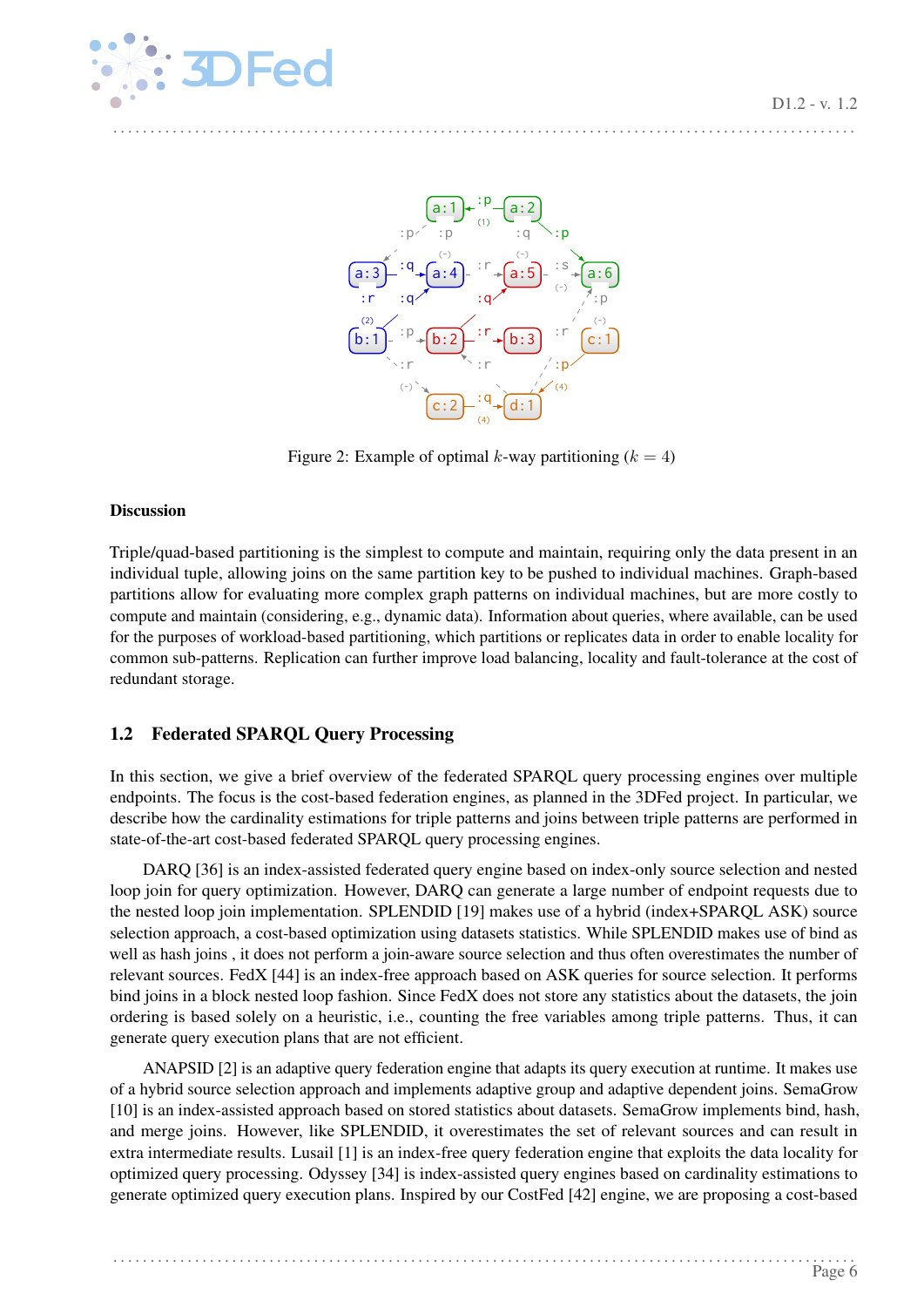

SPARQL query federation engine. The join ordering of the plans it generates will be based on an estimation of the cardinality of the triple patterns and the joins contained in the input query. The decision between the join implementation to use (bind or symmetric hash join) will be based on the join cost estimation function it implements. In addition, it will implement means to keep its index up-to-date based on regular intervals as well as at fixed times. Some others recent relevant work can be found in [?, [6,](#page-15-10) [32,](#page-16-10) [45\]](#page-17-7)

. . . . . . . . . . . . . . . . . . . . . . . . . . . . . . . . . . . . . . . . . . . . . . . . . . . . . . . . . . . . . . . . . . . . . . . . . . . . . . . . . . . . . . . . . . . . . . . . . . . .

Now we go into further details of the cost-based federation engines.

SPLENDID: SPLENDID [\[18\]](#page-15-11) also uses VoID statistics to generate a query execution plan. It uses a dynamic programming approach to produce a query execution plan. SPLENDID makes use of both hash ( $\bowtie_h$ ) and bind  $(\bowtie_b)$  joins.

Triple pattern cardinality is estimated as follows:

 $card_d(?, p, ?) = card_d(p)$  $card_d(s, ?, ?) = |d| \cdot sel \ldotp s_d$  $card_d(s, p, ?) = card_d(p) \cdot sel. s_d(p)$  $card_d(?,?, o) = |d| \cdot$ sel.od  $\text{card}_d(?, p, o) = \text{card}_d(p) \cdot \text{sel} \cdot o_d(p)$  $card_d(s, ?, o) = |d| \cdot sel . s_d \cdot sel . o_d$ 

where the  $card_d(p)$  is the number of triple patterns in the data source d having predicate p. The total number of triples in a data source d is defined as |d|. If we have a bound predicate then the average selectivity of subject and object is defined as  $sel.s_d(p)$  and  $sel.o_d(p)$  respectively; if the predicate is not bound then the average selectivity of subject and object is defined as  $sel.s_d$  and  $sel.o_d$  respectively. In star-shaped queries, SPLENDID estimates the cardinality of triple patterns having the same subject separately. All triples with same subjects are grouped and then the minimum cardinality of all triple patterns with bound objects is calculated. Lastly, the cardinality of remaining triples with unbound objects is multiplied with the average selectivity of subjects and the minimum value. Formally, the equation is defined as:

 $card_d(T) =$  $\min \left(\text{card}_{d} (T_{bound})\right) \cdot \prod \left(\text{sel}.s_d \cdot \text{card}_{d} (T_{unbound})\right)$ 

Join cardinality is estimated as follows:

 $card(q1 \bowtie q2) = card (q_1) \cdot card (q_2) \cdot sel_{\bowtie}(q1, q2)$ 

In these equations the  $sel_{\bowtie}$  is the join selectivity of two input relations. It defines how many bindings are matched between two relations. SPLENDID uses the average selectivity of join variables as join selectivity.

LHD: LHD [\[48\]](#page-17-8) is a cardinality-based and index-assisted approach that aims to maximize parallel execution of sub-queries. It makes use of the VoID statistics for estimating the cardinality of triple patterns and joins between triple patterns. LHD only uses Bind joins for query execution. LHD implements a response-time-cost model by making an assumption that the response time of a query request is proportional to the total number of bindings transferred. LHD determines the total number of triples  $t_d$ , distinct subjects  $s_d$  and objects  $o_d$  from the VoID description of a dataset d. The VoID file also provides other information, such as the number of triples  $t_{d,p}$ , distinct subjects  $s_{d,p}$  and distinct objects  $o_{d,p}$  in the dataset d for a predicate p. The federation engine makes an assumption about uniform distribution of objects and subjects in datasets. Let's assume a triple pattern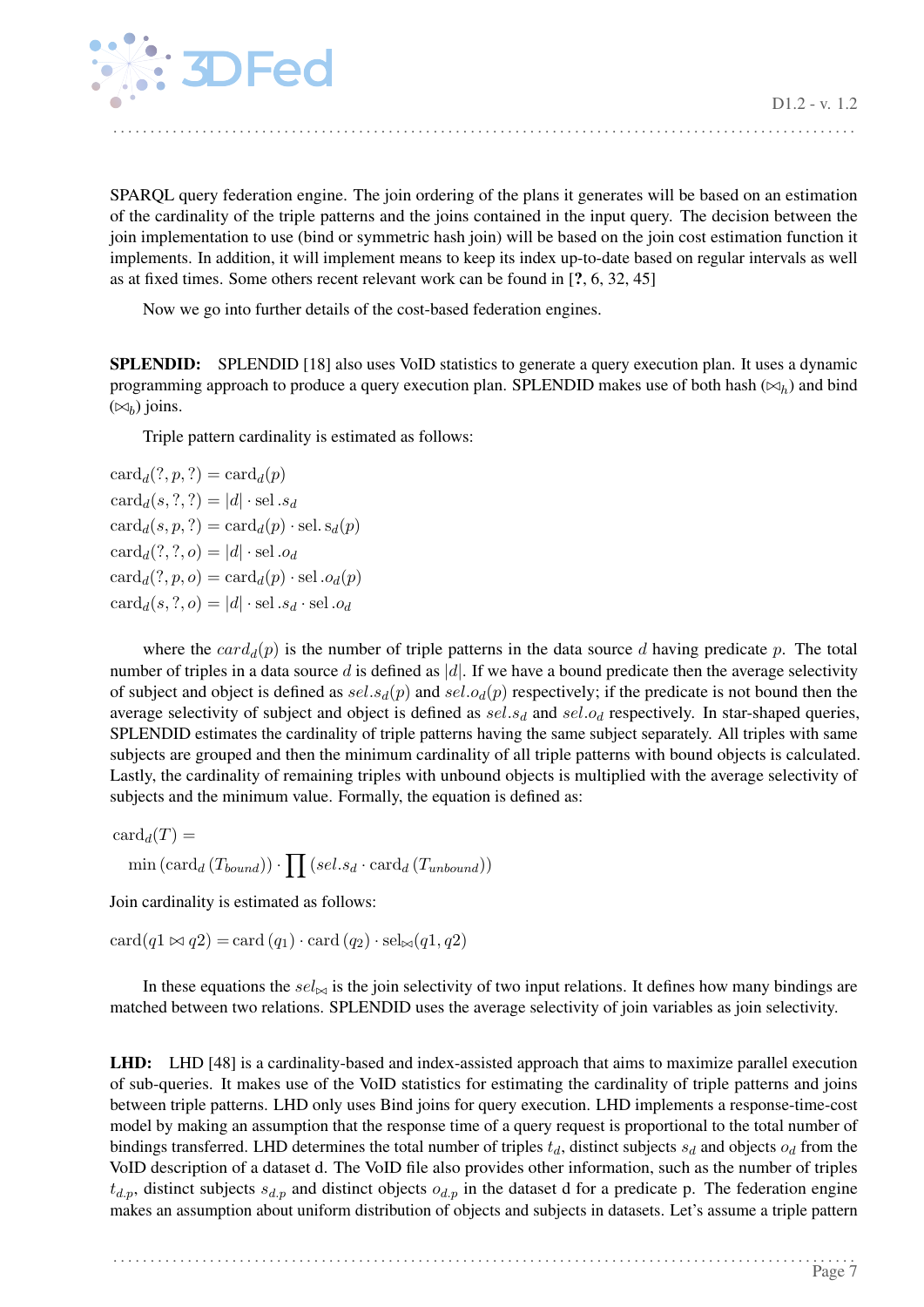

 $T: {SPO}$ <sup>[3](#page-8-0)</sup>, the function to get the set of relevant datasets of T is defined as  $S(T)$ , the selectivity of x with respect to  $S(T)$  is defined as  $self(x)$ , and the cardinality of x with respect to  $S(T)$  is defined as  $cardT(x)$ .

. . . . . . . . . . . . . . . . . . . . . . . . . . . . . . . . . . . . . . . . . . . . . . . . . . . . . . . . . . . . . . . . . . . . . . . . . . . . . . . . . . . . . . . . . . . . . . . . . . . .

For single triple pattern cardinality estimation, the selectivity of each part is estimated as follows:

$$
\mathrm{sel}_{T}(S) = \left\{ \begin{array}{ll} \frac{\sum_{d \in S(T)} t_{d} / s_{d}}{\sum_{d \in S(T)} s_{d}} & \text{if } \mathrm{var}(P) \land \neg \mathrm{var}(S) \\ \frac{\sum_{d \in S(T)} t_{d} / s_{d} p}{\sum_{d \in S(T)} s_{d} / p} & \text{if } P = p \land \neg \mathrm{var}(S) \\ 1 & \text{if } \mathrm{var}(S) \end{array} \right.
$$
\n
$$
\mathrm{sel}_{T}(P) = \left\{ \begin{array}{ll} \frac{\sum_{d \in S(T)} t_{d} p}{\sum_{d \in S(T)} t_{d}} & \text{if } P = p \\ 1 & \text{if } \mathrm{var}(P) \end{array} \right.
$$
\n
$$
\mathrm{sel}_{T}(O) = \left\{ \begin{array}{ll} \frac{\sum_{d \in S(T)} t_{d} / o_{d}}{\sum_{d \in S(T)} o_{d}} & \text{if } \mathrm{var}(P) \land \neg \mathrm{var}(O) \\ \frac{\sum_{d \in S(T)} t_{d} / o_{d} p}{\sum_{d \in S(T)} o_{d} / p} & \text{if } P = p \land \neg \mathrm{var}(O) \\ 1 & \text{if } \mathrm{var}(O) \end{array} \right.
$$

After calculating the selectivity of each part, LHD estimates the cardinality of the triple pattern as follows:

 $card(T) = t \cdot sel_T(S) \cdot sel_T(P) \cdot sel_T(O)$ 

Given two triple patterns T1 and T2, LHD calculates the join selectivity by using the following equations:

sel 
$$
(T_1 \bowtie T_2)
$$
 =  
\n
$$
\begin{cases}\n\frac{\sum_{d \in S(T_1)} s_{d,p1} \cdot \sum_{d \in S(T_2)} s_{d,p2}}{\sum_{d \in S(T_1)} s_{d} \cdot \sum_{d \in S(T_2)} s_{d}} & \text{if joined on } S_1 = S_2 \\
\frac{\sum_{d \in S(T_1)} o_{d,p1} \cdot \sum_{d \in S(T_2)} o_{d,p2}}{\sum_{d \in S(T_1)} o_{d} \cdot \sum_{d \in S(T_2)} o_{d}} & \text{if joined on } O_1 = O_2 \\
\frac{\sum_{d \in S(T_1)} s_{d,p1} \cdot \sum_{d \in S(T_2)} o_{d,p2}}{\sum_{d \in S(T_1)} s_{d} \cdot \sum_{d \in S(T_2)} o_{d}} & \text{if joined on } S_1 = O_2 \\
1 & \text{if no shared variables.} \n\end{cases}
$$

Using the join selectivity values, join cardinality is estimated by the following equation:

card 
$$
(T_1 \bowtie T_2 \bowtie ... \bowtie T_n)
$$
  
=  $\prod_{i=1}^n$  card  $(T_i) \cdot$  sel  $(T_1 \bowtie T_2 \bowtie ... \bowtie T_n)$ 

<span id="page-8-0"></span> $3$ In this section, the letters with a question mark (e.g.  $2x$ ) denote a variable in an RDF triple, a literal value is represented by a lower-case letter (e.g. o) , and a variable or a literal value is defined by an upper-case letter (e.g. S)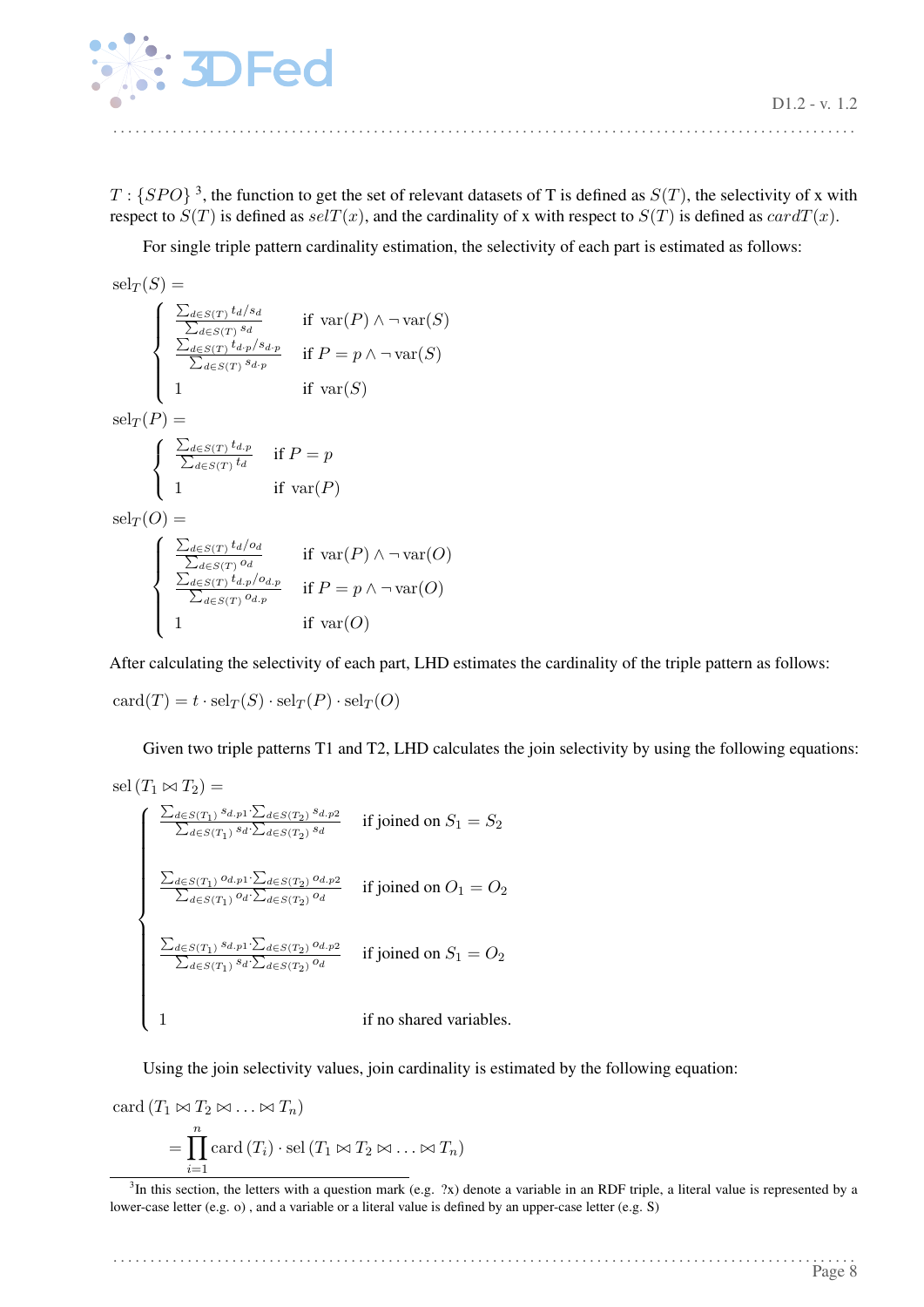

**SemaGrow:** SemaGrow [\[10\]](#page-15-9) query planning is based on VoID<sup>[4](#page-9-0)</sup> statistics [\[4\]](#page-15-12) about datasets. It makes use of the VoID index as well as SPARQL ASK queries to perform source selection. Three types of joins, i.e, bind, merge and hash, are used during the query planning. The selection to perform the required join operation is based on a cost function. It uses a reactive model for retrieving results of the joins as well as individual triple patterns. As with CostFed, SemaGrow recursively defines SPARQL expressions. Given a data source S, the cardinality estimations of triple patterns and joins are explained below.

SemaGrow contains a Resource discovery component, which returns the list of relevant sources to a triple pattern along with statistics. The statistics related to the data source include (1) the number of estimated distinct subjects, predicates and objects matching the triple pattern, and (2) the number of triple patterns in the data sources matching the triple pattern. The cardinality of a triple pattern is provided by the Resource Discovery component. On the other hand, for more complex expressions, SemaGrow needs to make an estimation based on available statistics. In order to estimate complex expressions based on the aforementioned basic statistics, SemaGrow adopts the formulas described by LHD [\[48\]](#page-17-8). The cardinality of each expression (E) in a data source S, is defined as  $Card([E], S)$ ).

For estimating the join cardinality we need to calculate the join selectivity (JoinSel ( $[E1] \bowtie [E2]$ )), which is given as follows:

JoinSel  $([E1] \bowtie [E2]) =$ min ( JoinSel  $[E1]$ , JoinSel  $[E2]$ ) JoinSel  $([T]) = \min(1/d_i)$ 

In these equations, E1 and E2 reside any join expressions or triple patterns. The T is a single triple pattern.  $d_i$ represents the number of distinct values for the i-st join attribute in a T. Hence, the join cardinality is given as follows:

$$
Card([E1] \bowtie [E2], S) =
$$

$$
Card([E1], S) \cdot Card([E2], S) \cdot JoinSel ([E1] \bowtie [E2])
$$

Odyssey: Odyssey [\[34\]](#page-16-9) makes use of the distributed characteristic sets (CS) [\[35\]](#page-16-11) and characteristic pair (CP) [\[20\]](#page-15-13) statistics to estimate cardinalities. Odyssey estimates the cardinality of each type of query differently using these statistics. For star-shaped queries, where the subject (or object) is the same for all joining triple patterns, estimated cardinality for a given set of properties P (predicates of joining triple patterns) is computed using CSs  $C_i$  containing all these properties. The common subject (or object) is defined as an entity. CSs can be computed by scanning once a dataset's triples are sorted by subject; after all the entity properties have been scanned, the entity's CS is identified. For each CS C, Odyssey computes statistics, i.e.,  $(count(C))$  represents the number of entities sharing C and  $(occurrences(p, C))$  represents the number of triples with predicate p occurring with these entities.

Odyssey represents estimatedCardinality $_{Distinct}(P)$  as the estimated cardinality of queries that contain distinct keywords, and estimatedCardinality $(P)$  as the estimated cardinality of those queries that do not contain the distinct keyword. Formally, estimated cardinality for star-shaped queries is defined as follows:

estimatedCardinality  $_{Distinct}(P) = \sum$  $P \subseteq C_j$  $(\text{count}(C_j))$ 

estimatedCardinality  $(P)$  =

$$
\sum_{P \subseteq C_j} \left( \text{count}(C_j) \cdot \prod_{p_i \in P} \frac{\text{occurrences}(p_i, C_j)}{\text{count}(C_j)} \right)
$$

. . . . . . . . . . . . . . . . . . . . . . . . . . . . . . . . . . . . . . . . . . . . . . . . . . . . . . . . . . . . . . . . . . . . . . . . . . . . . . . . . . . . . . . . . . . . . . . . . . . .

<span id="page-9-0"></span><sup>4</sup>VoID vocabulary: <https://www.w3.org/TR/void/>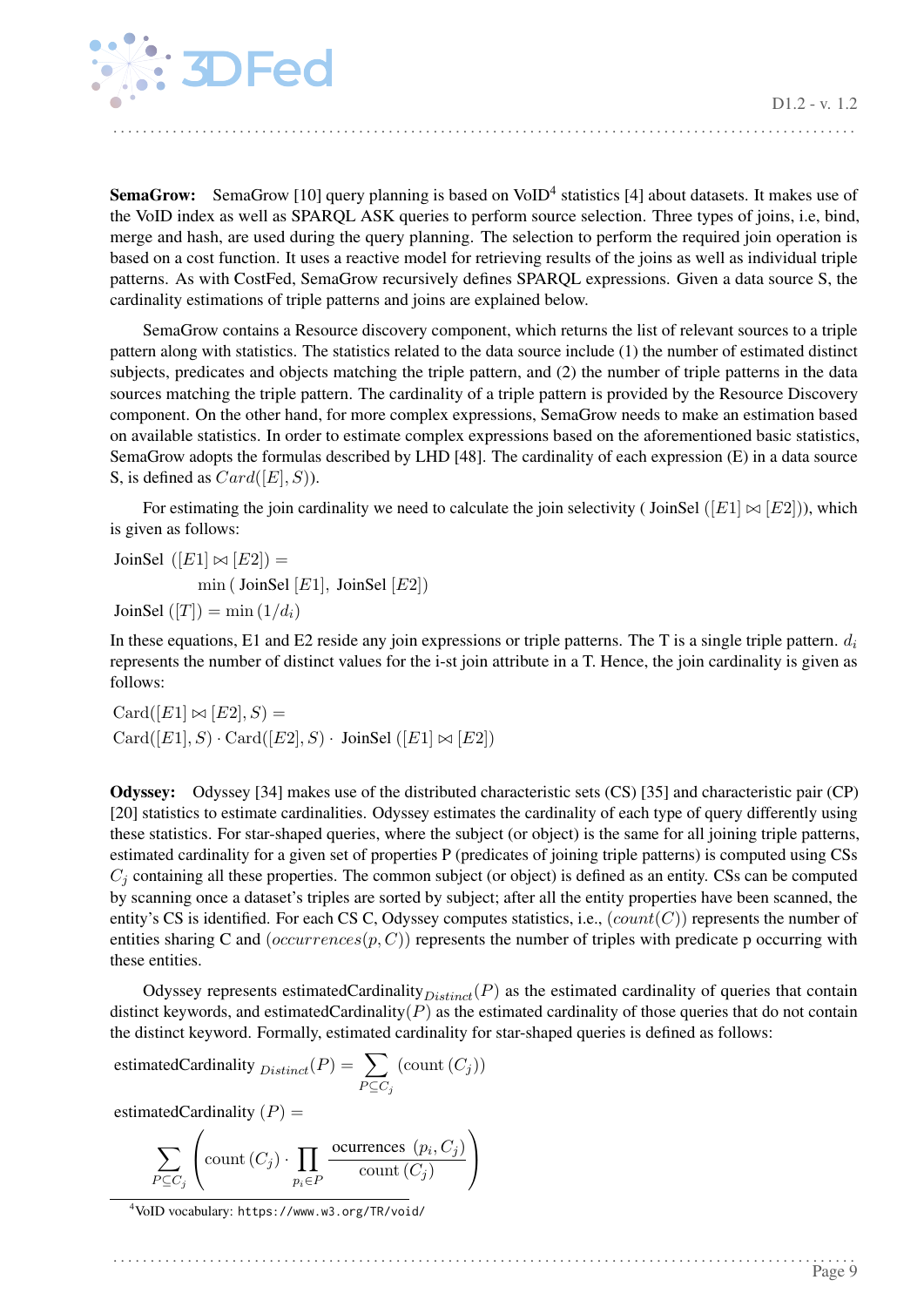

For arbitrary-shaped queries, Odyssey also considers the connections (links) between different CSs. Characteristic pairs (CPs) help in describing the links between Characteristic sets (CSs) using properties. For entities e1 and e2 the link is defined as  $(CSs(e1), CSs(e2), p)$ , given that  $(e1, p, e2) \in s$ , where s is data source. The number of links between two  $CSS: C_i$  and  $C_j$ , through a property p is represented in statistics, which is defined as:  $-count(Ci, Cj, p)$ . The equation for estimating the cardinality (pairs of entities with a set of properties  $P_k$ and  $P_l$ ) for complex-shaped queries is defined as:

. . . . . . . . . . . . . . . . . . . . . . . . . . . . . . . . . . . . . . . . . . . . . . . . . . . . . . . . . . . . . . . . . . . . . . . . . . . . . . . . . . . . . . . . . . . . . . . . . . . .

estimatedCardinality  $(P_k, P_l, p) =$ 

$$
\sum_{P_k \subseteq C_i \land P_l \subseteq C_j} (\text{count}(C_i, C_j, p) \cdot \prod_{p_k \in P_k - \{p\}} \cdot \prod_{\text{current} \in P_l} \left( \frac{\text{occiveness}(p_k, C_i)}{\text{count}(C_i)} \right) \cdot \prod_{p_l \in P_l} \left( \frac{\text{occurrences}(p_l, C_j)}{\text{count}(C_j)} \right)
$$

In order to reduce the complexity, Odyssey treats each star-shaped query as a single meta-node; assuming that the order of joins has already optimized within the star-shaped sub-queries. It uses Characteristics Pairs (CPs) to estimate the cardinality of joins between star-shaped queries (meta-nodes) and uses dynamic programming (DP) to optimize the join order and find the optimal plan.

)

## <span id="page-10-0"></span>1.3 RDF Datasets Profiling

SPORTAL [\[24\]](#page-16-12) aims in providing basic information (e.g., distinct classes, properties, objects, etc.) about the public SPARQL endpoints. SPARQELS [\[8\]](#page-15-14) monitors the public SPARQL endpoints and monitors their availability. The Linked SPARQL Queries (LSQ) dataset [\[38\]](#page-17-9) provides meta-data information about real-world SPARQL queries collected from public SPARQL endpoints querying logs. Beside SPORTAL information, we are aiming to provide more detailed information (e.g., coherence of dataset, selectivities of subjects and objects for a given predicate, some data quality related statistics etc.). In addition, we will also monitor the SPARQL endpoints for availability and response times. We aim to present an LSQ like dataset in this task.

## <span id="page-10-1"></span>2 3DFed Architecture

Datasets suited for modern needs are commonly distributed and increasingly getting too large to fit in a single server. Current distributed solutions are designed for central storage or at best static data distribution, which can result in high network traffic and query runtimes. Modern end-user applications require results within milliseconds. Thus, there is an increasing need for intelligent and efficient data distribution and federated query engines to deal with these large amounts of data. The idea behind 3DFed is to develop generic approaches for the automatic redistribution and federated querying of large distributed datasets so as to facilitate the development of high-performance distributed data storage solutions. The final output will be W3C-standardconform solutions/tools that implement automatic data distribution, federated query planning and execution, dynamic data exchange mechanisms, data storage profiling (containing useful information/statistics about the underlying data) and data monitoring.

A preliminary architecture for 3DFed is shown in Figure [3.](#page-11-2) Starting from the bottom, we first convert the different types of data into Resource Description Framework format (RDF), a W3C standard for the representation of knowledge on the Web. We then distribute the resulting RDF datasets among different data storage solutions, i.e., triple stores with public SPARQL endpoints, thus allowing users to query them by means of SPARQL, the W3C standard for querying RDF data. The triple stores dynamically exchange the data to exploit data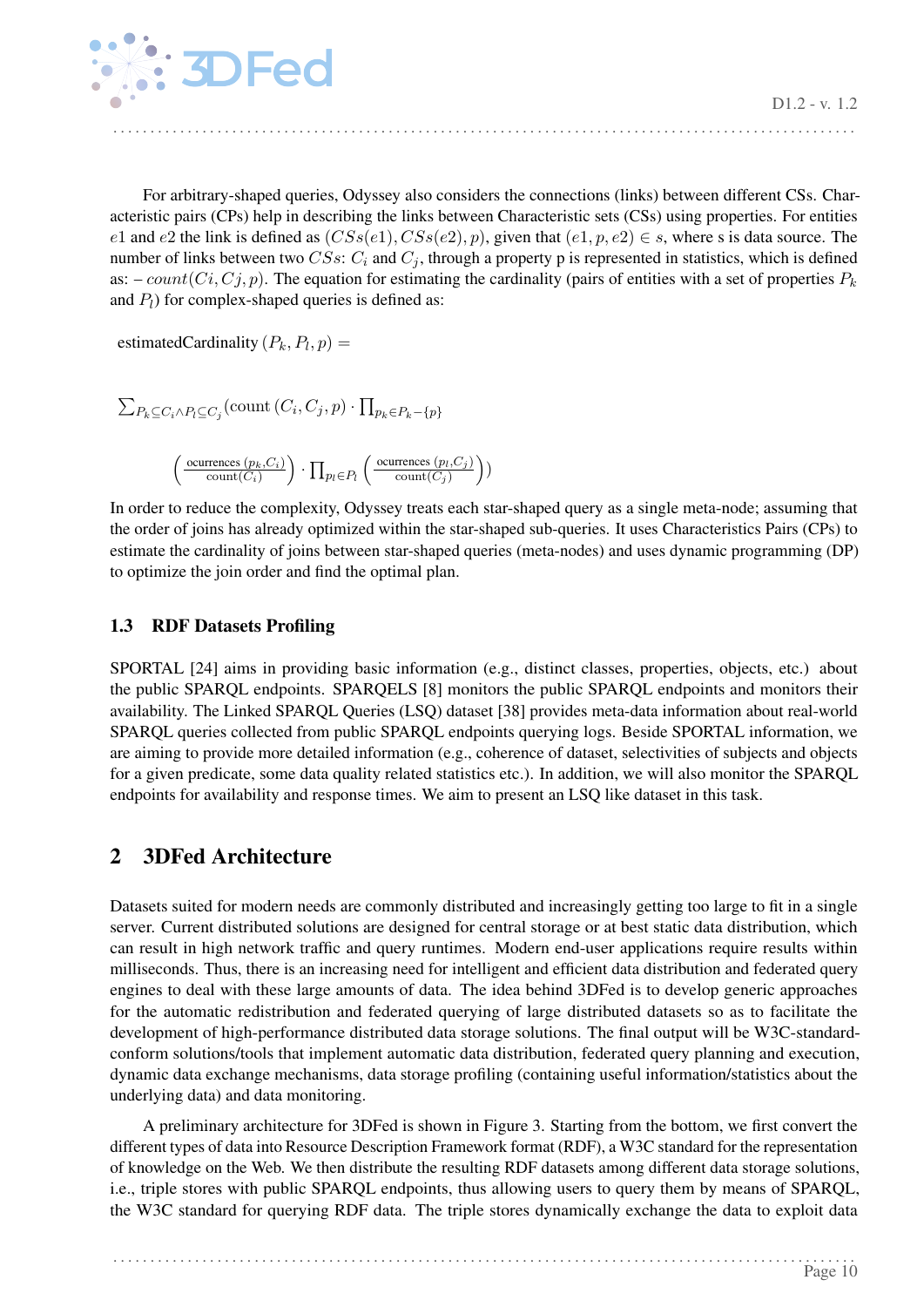

locality for maximising/balancing the amount of computation in a single storage solution. The user can query the distributed triple stores using the 3DFed federation engine, which makes use of the data storage profiles collected beforehand.

. . . . . . . . . . . . . . . . . . . . . . . . . . . . . . . . . . . . . . . . . . . . . . . . . . . . . . . . . . . . . . . . . . . . . . . . . . . . . . . . . . . . . . . . . . . . . . . . . . . .

<span id="page-11-2"></span>

Figure 3: The 3DFed Generic Architecture

The architecture consists of 4 main layers:

## <span id="page-11-0"></span>2.1 Data Transformation Layer

In this layer, we convert the different types that are relevant for the business use cases into the Resource Description Framework format (RDF), a W3C standard for the representation of knowledge on the Web. The large number of datasets required by the use cases will each be hosted in a SPARQL endpoint, thus allowing the users to query them by means of SPARQL, the W3C standard for querying RDF data. Semi-structured and structured data can already be converted to RDF data efficiently by using systems such as D2R, Triplify and Sparqlify. Given that these systems all rely on manual specifications, we focus on devising automatic approaches for the conversion of structured and semi-structured data into RDF and link them to existing dataset already available on the LOD cloud.

The time-efficient and accurate extraction of RDF from unstructured data sources remains an important challenge that needs to be addressed. In this WP, we will hence also develop methods for the automatic transformation of unstructured data into Linked Data. Special attention will be paid to spatial data in this context.

## <span id="page-11-1"></span>2.2 Storage and Dynamic Layer

In 3DFed, we develop generic algorithms for the intelligent and automatic distribution and dynamic exchange of large linked datasets among storage solutions. We will first start the automatic distribution of the linked data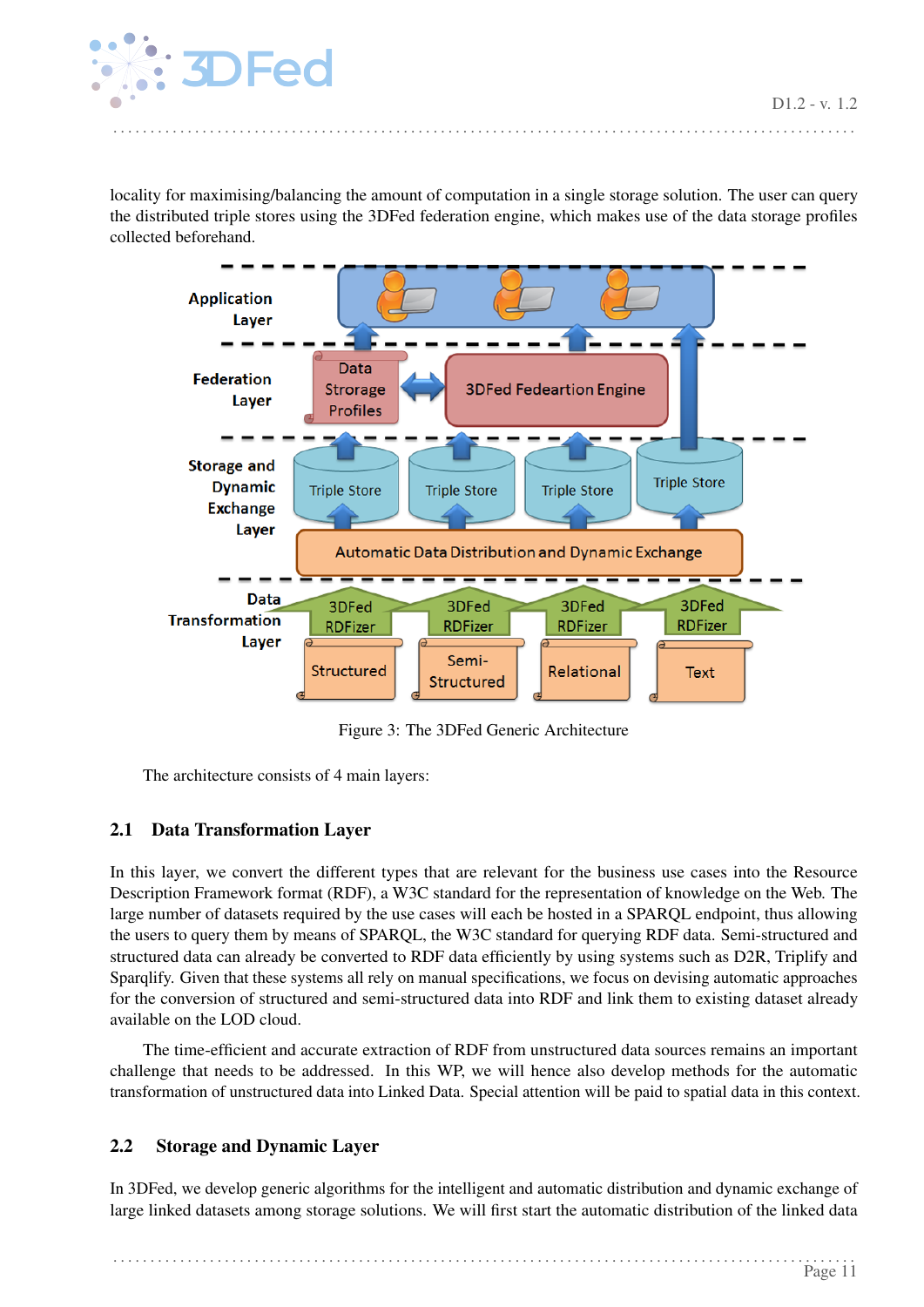![](_page_12_Picture_0.jpeg)

among the available data storage solutions or data nodes (in a clustered version of the data storage solution). We then make use of the query logs to dynamically exchange the data between the data storage solutions. The overall goal is to improve the query runtime performance and distribute the load among data storage solutions to improve their availability. Consequently, this will facilitate the development of high-performance federation engines. To this end, we aim to exchange the data between storage solutions dynamically and exploit data locality to maximise/balance the amount of computation in a single storage solution. A data security model will ensure that the data sharing abides by the restrictions pertaining to data sharing across two storage solutions (e.g., that storage solutions that should not share data never share data). The dynamic exchange of data can be a deletion, an insertion or the insertion of a replicated chunk of data from another storage solution. The decision of dynamic exchange will be mostly based on the monitoring of the storage solutions, in particular on the federated queries that were issued to the distributed storage solution.

. . . . . . . . . . . . . . . . . . . . . . . . . . . . . . . . . . . . . . . . . . . . . . . . . . . . . . . . . . . . . . . . . . . . . . . . . . . . . . . . . . . . . . . . . . . . . . . . . . . .

## <span id="page-12-0"></span>2.3 Federation Layer

In this layer, we are proposing a cost-based SPARQL query federation engine. The join ordering of the plans it generates will be based on an estimation of the cardinality of the triple patterns and the joins contained in the input query. The decision between the join implementation to use (bind or symmetric hash join) will be based on the join cost estimation function it implements. In addition, it will implement means to keep its index up-to-date based on regular intervals as well as at fixed times.

## <span id="page-12-1"></span>2.4 Application Layer

In this layer, we provide user friendly interfaces for querying the distributed data hosted by different data storage solutions. Additionally, we use interfaces for gathering the statistics during the data profiling.

## <span id="page-12-2"></span>3 Reusable Components

The 3DFed architecture will include some already existing tools, storage solutions, algorithms and models, which represent reusable components. They will be integrated with other components as part of the full 3DFed architecture.

## <span id="page-12-3"></span>3.1 Virtuoso

The architecture will use the Virtuoso Universal Server as an RDF storage solution. Virtuoso is a highperformance virtual database engine which provides transparent access to existing data sources, which are typically databases from different database vendors, or RDF knowledge graphs [\[13,](#page-15-15) [14,](#page-15-7) [12\]](#page-15-16). It supports data access via the standard SPARQL protocol, but also offers drivers for the Jena, Sesame, and Redland frameworks.

It also provides support for partitioning data across multiple servers, via Virtuoso Cluster. Virtuoso Cluster partitions each index of all tables containing RDF data separately. The partitioning is by hash. The result is that the data is evenly distributed over the selected number of servers. Immediately consecutive triples are generally in the same partition, since the low bits of IDs do not enter in into the partition hash. This means that key compression works well.

Since RDF tables are in the end just SQL tables, SQL can be used for specifying a non-standard partitioning scheme. For example, one could dedicate one set of servers for one index, and another set for another index.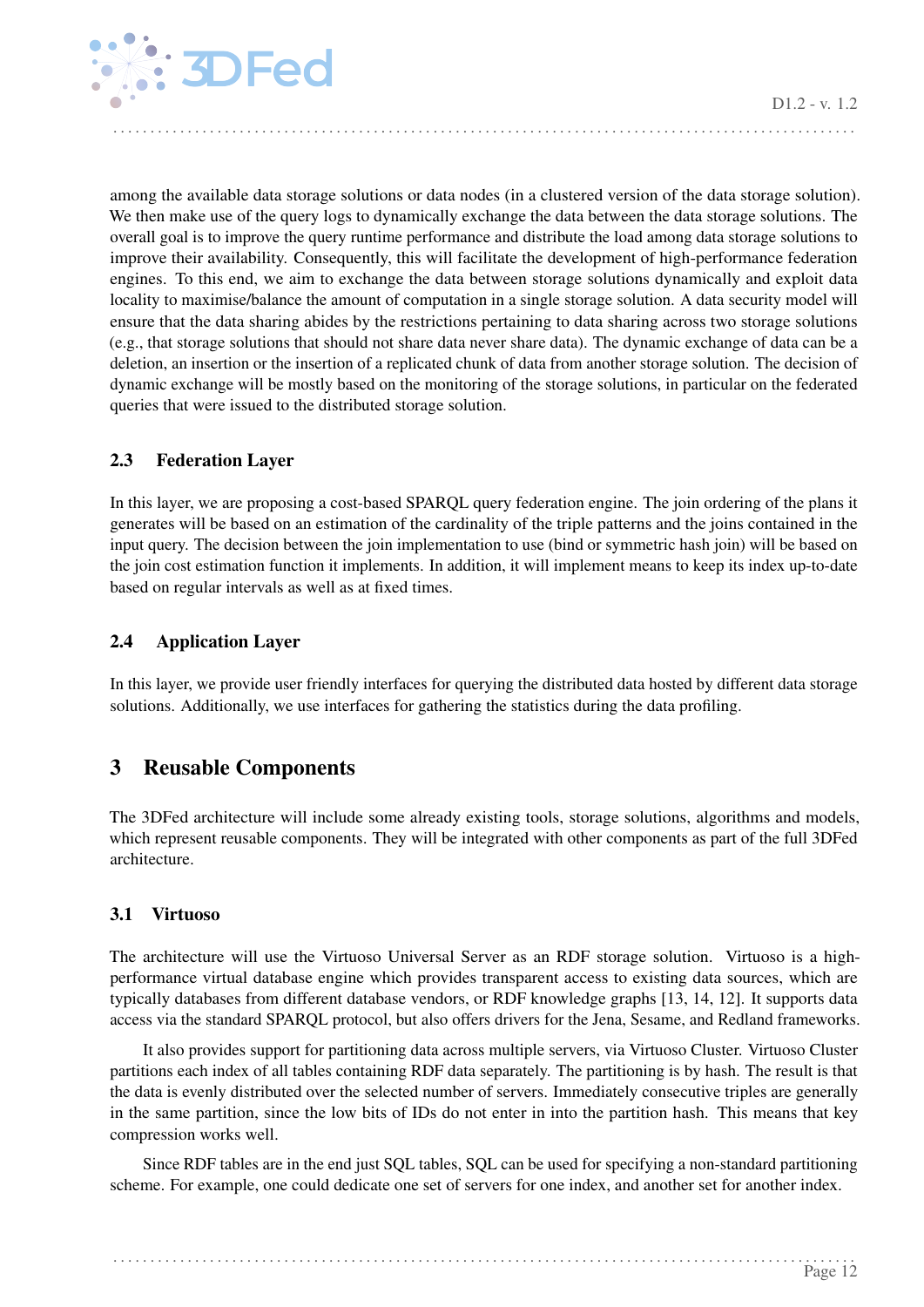![](_page_13_Picture_0.jpeg)

In the GeoKnow project<sup>[5](#page-13-4)</sup>, it is shown how geospatial clustering and distributed geospatial querying can be done within Virtuoso. Characteristic set, as a structure-aware RDF store feature, can be used to optimize storage of RDF data in cases where the data exhibits regular, i.e. when there is a relational-like structure in the data. Also, some benefits from reorganizing physical data placement according to geospatial properties have been demonstrated using quad-tree procedure [\[43\]](#page-17-10). Squares of different sizes containing the same number of geometries are constructed and distributed among the cluster nodes, acting like a load balancer.

. . . . . . . . . . . . . . . . . . . . . . . . . . . . . . . . . . . . . . . . . . . . . . . . . . . . . . . . . . . . . . . . . . . . . . . . . . . . . . . . . . . . . . . . . . . . . . . . . . . .

All of these flexibilities allow us to use Virtuoso in 3DFed and extend the data storage model for cluster with the additional types of partitioning outlined in the previous sections. The existing interfaces of Virtuoso will also allow a seamless implementation of the dynamic data exchange algorithms planned in the 3DFed architecture, to maximize the architecture's performance.

## <span id="page-13-0"></span>3.2 Federation and Data Profiles

The DICE group at University of Paderborn already developed techniques for join-aware source selection algorithms for federated SPARQL query processing over multiple endpoints [\[40,](#page-17-11) [41,](#page-17-12) [25,](#page-16-13) [39,](#page-17-13) [31\]](#page-16-14). We will reuse the core idea of the join-aware source selection from these techniques. In addition, LSQ [\[38,](#page-17-9) [46\]](#page-17-14), SPORTAL [\[24\]](#page-16-12) data models will be reused to create profiles of the RDF datasets.

## <span id="page-13-1"></span>3.3 Data Transformation

In this project, elevait will provide its software platform for extracting and transforming information from arbitrary business documents, like handwritten orders or invoices. The software comprises of a bunch of web services for different machine learning tasks as well as AI Studio, based on Apache Nifi, for orchestrating these services on application level in a sophisticated extraction pipeline. In addition, the platform contains web applications that are mainly managing and reading the extracted information to present the insights to the users. The extraction pipeline already creates RDF data ins JSON-LD format. However, no SPARQL endpoint is used for writing or reading the data in the whole platform due to the lack of proper federation of the big datasets.

## <span id="page-13-2"></span>4 Components Integration

## <span id="page-13-3"></span>4.1 Integration with other Components

Virtuoso will be used as an RDF storage system for the 3DFed architecture. Aside from the general RDF and SPARQL storage and retrieval functionalities, the architecture will make use of Virtuoso's triple-hash-based partitioning on a Virtuoso cluster deployment.

As part of the project, the algorithms which will be developed both for partitioning the data on the cluster and for the dynamic data exchange, will seamlessly be integrated into or on top of Virtuoso. This will be achieved thanks to the flexibility of Virtuoso and its cluster deployment scheme, as well as its multiple standardized interfaces for reading and writing RDF data.

Source selection is one of the most important step in federated SPARQL query query processing. Our proposed 3DFed federated SPARQL query processing engine will first parse the given SPARQL queries to get the individual triple patterns. Then, it will perform the join-aware triple pattern-wise source selection. For this step, we will reuse (and extend) the HiBISCUS [\[40\]](#page-17-11) source selection algorithm. It is implemented in java and

<span id="page-13-4"></span><sup>5</sup> <http://geoknow.eu/>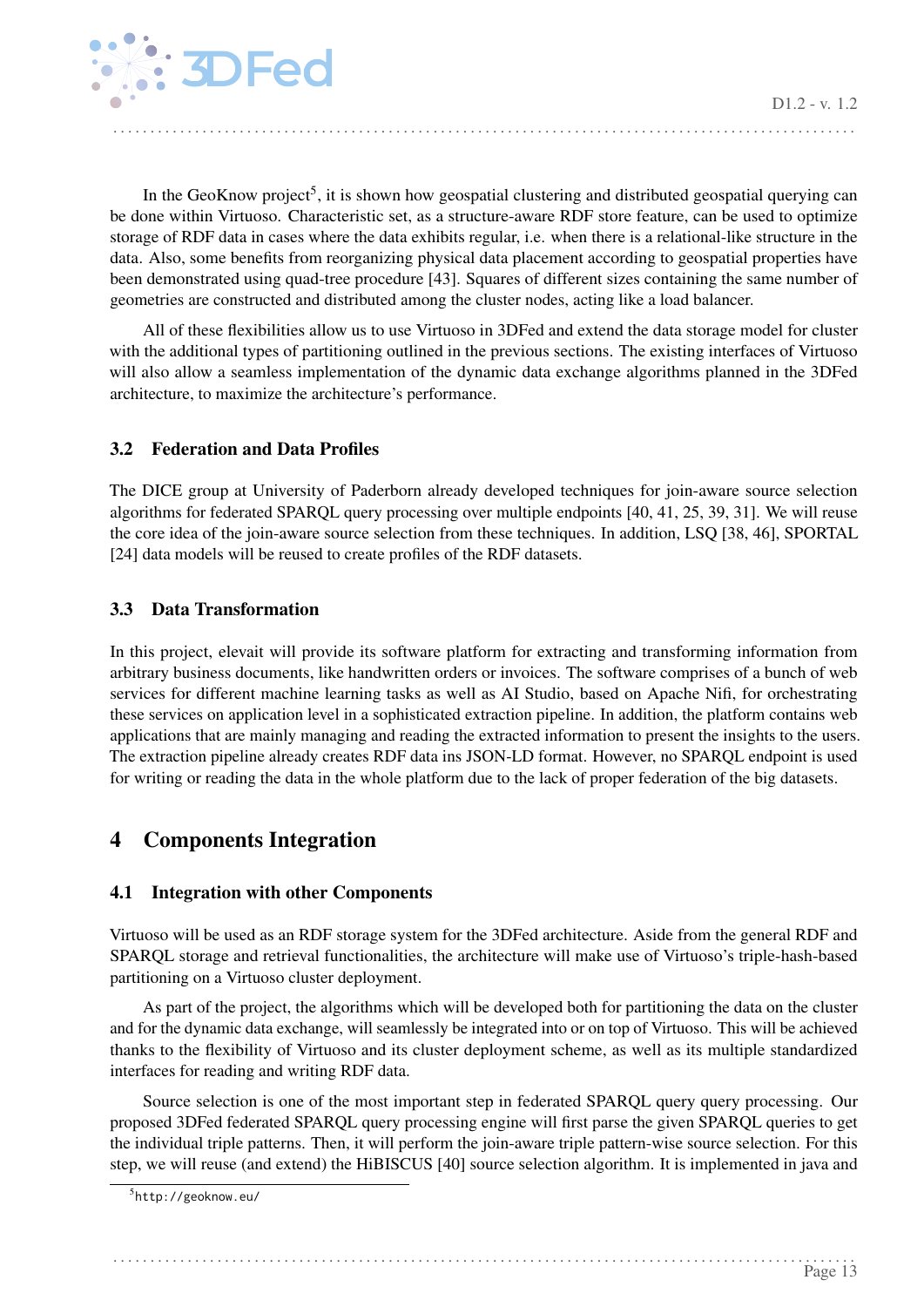![](_page_14_Picture_1.jpeg)

hence easily can be integrated to the proposed federation engine. The LSQ and SPORTAL models the data in RDF and can directly be integrated in to the proposed RDF-based data profiles.

As mentioned, the data transformation layer of elevaits software platform produces RDF data in JSON-LD format, currently stored document-based NoSQL databases. A main goal of elevait in 3DFed is, to leverage the real semantic power of the RDF data model in its platform. Regarding the integration, it means that all interfaces between the extraction pipeline and the web applications at on side and the database at the other side have to be analyzed in detail regarding the query complexity, especially aggregations, latency, throughput etc. After having the 1st prototypes ready, it is the goals to integrate 3DFed components with the underlying Virtuoso as SPARQL endpoint to write and read the data.

## <span id="page-14-0"></span>4.2 Integration into Partners' Products

Based on the foundational integration of elevaits platform with the federated SPARQL endpoint, the integration with the software products is mainly given due to the generic software architecture of the platform. However, to move on for a real product integration, we see 4 major steps. First, we must check the usage of 3DFed components with Virtuoso in the existing and constantly evolving continuous integration pipeline. That means unit, integration and performance tests must be updated and improved. Second, in close relation the deployment of the distributed database in a Kubernetes cluster must be enabled and topics like auto-scaling, monitoring, and altering need to be implemented and tested deeply. Third, if this works well, a dedicated migration path must be defined and implemented for the existing, productive installations. A main requirement is to ensure the zero-downtime on migration including no data-loss. Again, several tests must be developed and executed before its execution. Finally, and less uncritical than the steps before, the web applications enabling the users to work with the RDF data must be overhauled to leverage the real semantic power of the graph data. This includes check all existing visualization and interaction concepts.

## <span id="page-14-1"></span>5 Conclusion

We presented a detailed survey of state-of-the-art techniques in federated SPARQL query processing engines over multiple SPARQL endpoints and the RDF data partitioning. It is followed by the detailed technical layered-based architecture of the 3DFed. The reusable components and the strategies for their integration into other components as well as partners' products are discussed. We are aiming to develop a cost-based SPARQL query processing engine, a workload-based static data partitioner, and a component for dynamic RDF data exchange, when deployed in real-world environment.

## References

- <span id="page-14-4"></span>[1] Ibrahim Abdelaziz, Essam Mansour, Mourad Ouzzani, Ashraf Aboulnaga, and Panos Kalnis. Lusail: A System for Querying Linked Data at Scale. *PVLDB*, 11(4):485–498, 2017.
- <span id="page-14-3"></span>[2] Maribel Acosta, Maria-Esther Vidal, Tomas Lampo, Julio Castillo, and Edna Ruckhaus. ANAPSID: An Adaptive Query Processing Engine for SPARQL Endpoints. In *International Semantic Web Conference (ISWC)*, pages 18–34. Springer, 2011.
- <span id="page-14-2"></span>[3] Adnan Akhter, Axel-Cyrille Ngomo Ngonga, and Muhammad Saleem. An empirical evaluation of RDF graph partitioning techniques. In *European Knowledge Acquisition Workshop*, pages 3–18. Springer, 2018.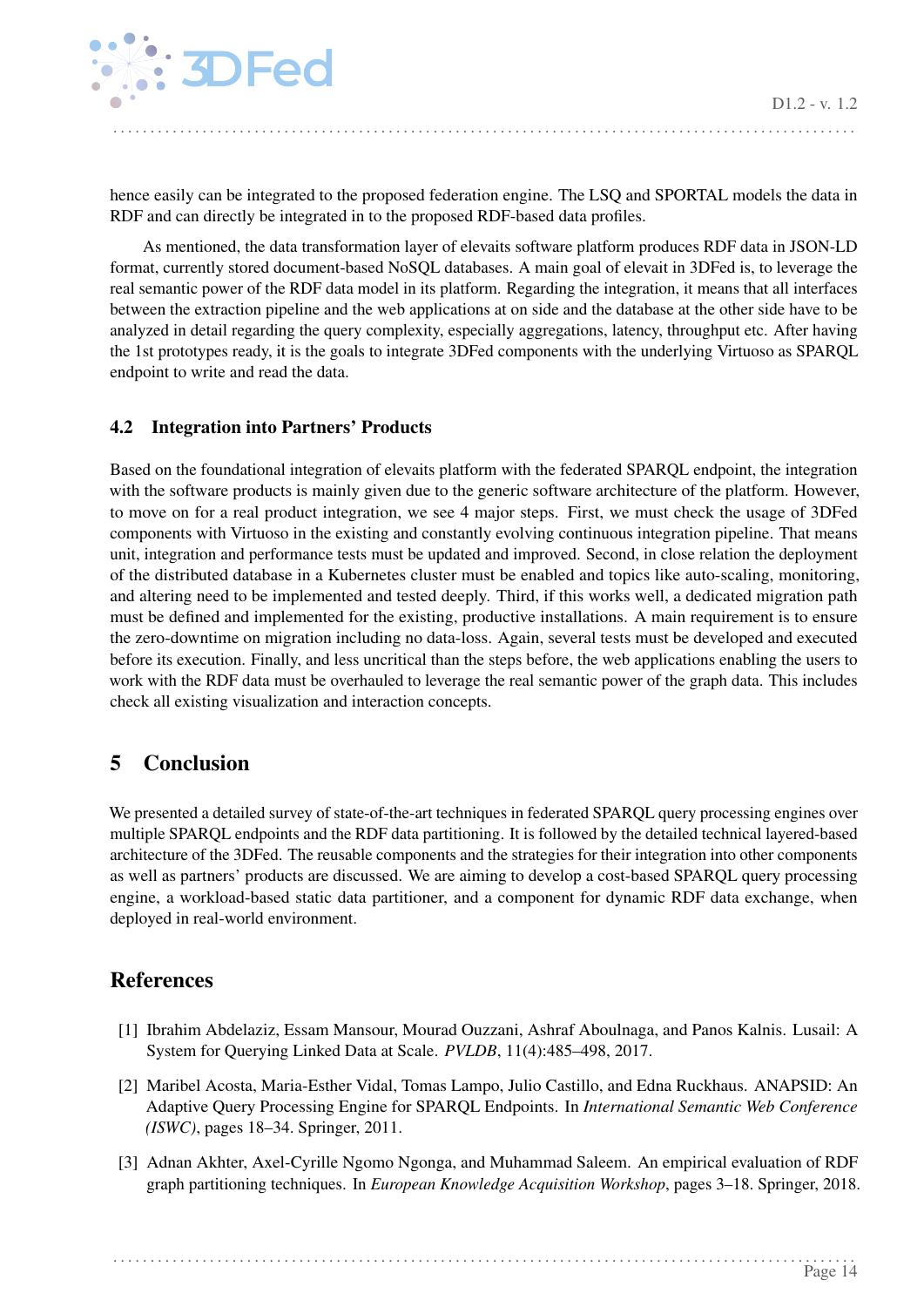![](_page_15_Picture_1.jpeg)

<span id="page-15-12"></span>[4] Keith Alexander, Richard Cyganiak, Michael Hausenblas, and Jun Zhao. Describing Linked Datasets-On the Design and Usage of voiD, the'Vocabulary of Interlinked Datasets'. *Linked Data on the Web Workshop (LDOW)*, 2010.

- <span id="page-15-2"></span>[5] Günes Aluç, M Tamer Ozsu, Khuzaima Daudjee, and Olaf Hartig. chameleon-db: a workload-aware robust RDF data management system. *University of Waterloo, Tech. Rep. CS-2013-10*, 2013.
- <span id="page-15-10"></span>[6] Samita Bai and Shakeel A Khoja. Hybrid query execution on linked data with complete results. *International Journal on Semantic Web and Information Systems (IJSWIS)*, 17(1):25–49, 2021.
- <span id="page-15-3"></span>[7] Kyoungsoo Bok, Junwon Kim, and Jaesoo Yoo. Dynamic partitioning supporting load balancing for distributed rdf graph stores. *Symmetry*, 11(7), 2019.
- <span id="page-15-14"></span>[8] Carlos Buil-Aranda, Aidan Hogan, Jürgen Umbrich, and Pierre-Yves Vandenbussche. Sparql web-querying infrastructure: Ready for action? In Harith Alani, Lalana Kagal, Achille Fokoue, Paul Groth, Chris Biemann, Josiane Xavier Parreira, Lora Aroyo, Natasha Noy, Chris Welty, and Krzysztof Janowicz, editors, *The Semantic Web – ISWC 2013*, pages 277–293, Berlin, Heidelberg, 2013. Springer Berlin Heidelberg.
- <span id="page-15-0"></span>[9] Aydin Buluç, Henning Meyerhenke, Ilya Safro, Peter Sanders, and Christian Schulz. Recent Advances in Graph Partitioning. In *Algorithm Engineering*, pages 117–158. Springer, 2016.
- <span id="page-15-9"></span>[10] Angelos Charalambidis, Antonis Troumpoukis, and Stasinos Konstantopoulos. SemaGrow: Optimizing Federated SPARQL Queries. In *International Conference on Semantic Systems (I-SEMANTICS)*, pages 121–128. ACM, 2015.
- <span id="page-15-4"></span>[11] Ali Davoudian, Liu Chen, Hongwei Tu, and Mengchi Liu. A workload-adaptive streaming partitioner for distributed graph stores. *Data Science and Engineering*, 6(2):163–179, 2021.
- <span id="page-15-16"></span>[12] Orri Erling. Virtuoso, a Hybrid RDBMS/Graph Column Store. *IEEE Data Eng. Bull.*, 35(1):3–8, 2012.
- <span id="page-15-15"></span>[13] Orri Erling and Ivan Mikhailov. RDF Support in the Virtuoso DBMS. In *Networked Knowledge-Networked Media*, pages 7–24. Springer, 2009.
- <span id="page-15-7"></span>[14] Orri Erling and Ivan Mikhailov. *Virtuoso: RDF Support in a Native RDBMS*, pages 501–519. Springer, 2010.
- <span id="page-15-5"></span>[15] Hugo Firth and Paolo Missier. Workload-aware streaming graph partitioning. In *EDBT/ICDT Workshops*. Citeseer, 2016.
- <span id="page-15-6"></span>[16] Hugo Firth and Paolo Missier. Taper: query-aware, partition-enhancement for large, heterogenous graphs. *Distributed and Parallel Databases*, 35(2):85–115, 2017.
- <span id="page-15-1"></span>[17] Luis Galárraga, Katja Hose, and Ralf Schenkel. Partout: A distributed engine for efficient RDF processing. In *WWW Companion*, pages 267–268. ACM, 2014.
- <span id="page-15-11"></span>[18] Olaf Görlitz and Steffen Staab. SPLENDID: SPARQL Endpoint Federation Exploiting VOID Descriptions. In *Workshop on Consuming Linked Data (COLD)*, pages 13–24. CEUR, 2010.
- <span id="page-15-8"></span>[19] Olaf Görlitz and Steffen Staab. SPLENDID: SPARQL Endpoint Federation Exploiting VoID Descriptions. In *O. Hartig, A. Harth, and J. F. Sequeda, editors, 2nd International Workshop on Consuming Linked Data (COLD 2011) in CEUR Workshop Proceedings*, volume 782, October 2011.
- <span id="page-15-13"></span>[20] Andrey Gubichev and Thomas Neumann. Exploiting the query structure for efficient join ordering in SPARQL queries. In *Extending Database Technology (EDBT)*, pages 439–450, 2014.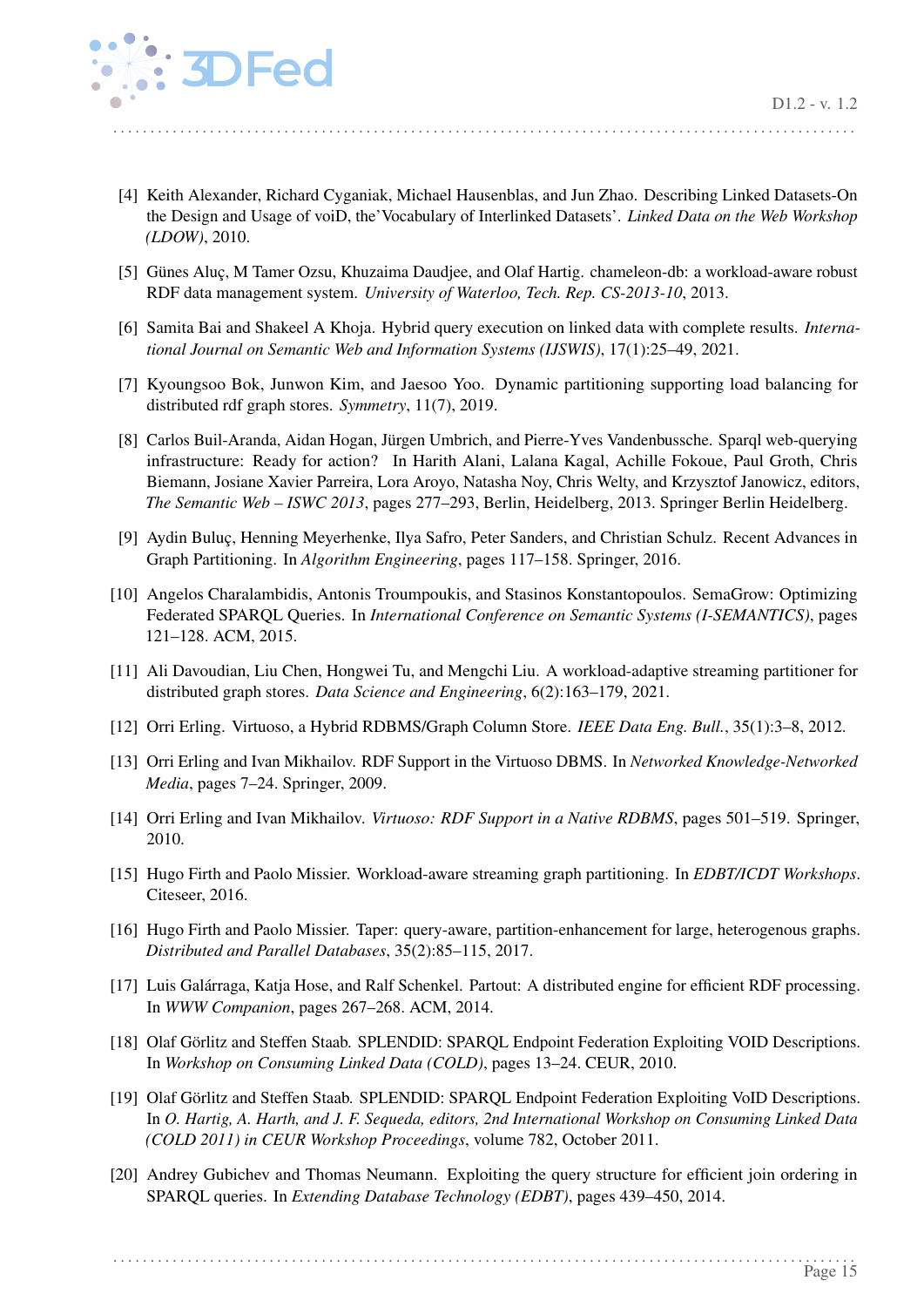![](_page_16_Picture_1.jpeg)

<span id="page-16-8"></span>[21] Mohammad Hammoud, Dania Abed Rabbou, Reza Nouri, Seyed Mehdi Reza Beheshti, and Sherif Sakr. DREAM: Distributed RDF engine with adaptive query planner and minimal communication. *PVLDB*, 8(6):654–665, 2015.

. . . . . . . . . . . . . . . . . . . . . . . . . . . . . . . . . . . . . . . . . . . . . . . . . . . . . . . . . . . . . . . . . . . . . . . . . . . . . . . . . . . . . . . . . . . . . . . . . . . .

- <span id="page-16-7"></span>[22] Razen Harbi, Ibrahim Abdelaziz, Panos Kalnis, Nikos Mamoulis, Yasser Ebrahim, and Majed Sahli. Accelerating SPARQL queries by exploiting hash-based locality and adaptive partitioning. *VLDBJ*, 25(3):355–380, 2016.
- <span id="page-16-1"></span>[23] Andreas Harth, Jürgen Umbrich, Aidan Hogan, and Stefan Decker. YARS2: A Federated Repository for Querying Graph Structured Data from the Web. In *International Semantic Web Conference (ISWC)*, pages 211–224. Springer, 2007.
- <span id="page-16-12"></span>[24] Ali Hasnain, Syeda Sana e Zainab, Qaiser Mehmood, and Aidan Hogan. Reflections on profiling and cataloguing the content of SPARQL endpoints using SPORTAL. In Claudia d'Amato and Lalana Kagal, editors, *Proceedings of the Journal Track co-located with the 18th International Semantic Web Conference (ISWC 2019), Auckland, New Zealand, October 26, 2019*, volume 2576 of *CEUR Workshop Proceedings*. CEUR-WS.org, 2019.
- <span id="page-16-13"></span>[25] Ali Hasnain, Qaiser Mehmood, Syeda Sana E Zainab, Muhammad Saleem, Claude Warren, Jr, Durre Zehra, Stefan Decker, and Dietrich Rebholz-Schuhman. BioFed: Federated query processing over life sciences linked open data. *J. of Bio. Sem.*, 8(1):13, 2017.
- <span id="page-16-5"></span>[26] Katja Hose and Ralf Schenkel. WARP: Workload-aware replication and partitioning for RDF. In *ICDE Workshops*, pages 1–6, 2013.
- <span id="page-16-3"></span>[27] Jiewen Huang, Daniel J Abadi, and Kun Ren. Scalable SPARQL querying of large RDF graphs. *PVLDB*, 4(11):1123–1134, 2011.
- <span id="page-16-4"></span>[28] Daniel Janke, Steffen Staab, and Matthias Thimm. Koral: A Glass Box Profiling System for Individual Components of Distributed RDF Stores. In *Workshop on Benchmarking Linked Data (BLINK)*. CEUR, 2017.
- <span id="page-16-0"></span>[29] Daniel Janke, Steffen Staab, and Matthias Thimm. On Data Placement Strategies in Distributed RDF Stores. In *International Workshop on Semantic Big Data (SBD)*, pages 1–6. ACM, 2017.
- <span id="page-16-2"></span>[30] George Karypis and Vipin Kumar. A Fast and High Quality Multilevel Scheme for Partitioning Irregular Graphs. *SIAM J. Sci. Comput.*, 20(1):359–392, 1998.
- <span id="page-16-14"></span>[31] Yasar Khan, Muhammad Saleem, Aftab Iqbal, Muntazir Mehdi, Aidan Hogan, Axel-Cyrille Ngonga Ngomo, Stefan Decker, and Ratnesh Sahay. Safe: policy aware sparql query federation over rdf data cubes. In *Proceedings of the 7th International Workshop on Semantic Web Applications and Tools for Life Sciences, Berlin, Germany, December 9-11, 2014.*, 2014.
- <span id="page-16-10"></span>[32] Muideen Lawal. *On Cost Estimation for the Recursive Relational Algebra*. PhD thesis, Université Grenoble Alpes [2020-....], 2021.
- <span id="page-16-6"></span>[33] Amgad Madkour, Ahmed M. Aly, and Walid G. Aref. WORQ: Workload-Driven RDF Query Processing. In *International Semantic Web Conference (ISWC)*, pages 583–599. Springer, 2018.
- <span id="page-16-9"></span>[34] Gabriela Montoya, Hala Skaf-Molli, and Katja Hose. The Odyssey Approach for Optimizing Federated SPARQL Queries. *International Semantic Web Conference (ISWC)*, page 471–489, 2017.
- <span id="page-16-11"></span>[35] Thomas Neumann and Guido Moerkotte. Characteristic sets: Accurate cardinality estimation for RDF queries with multiple joins. In *International Conference on Data Engineering (ICDE)*, pages 984–994. IEEE, IEEE, 2011.